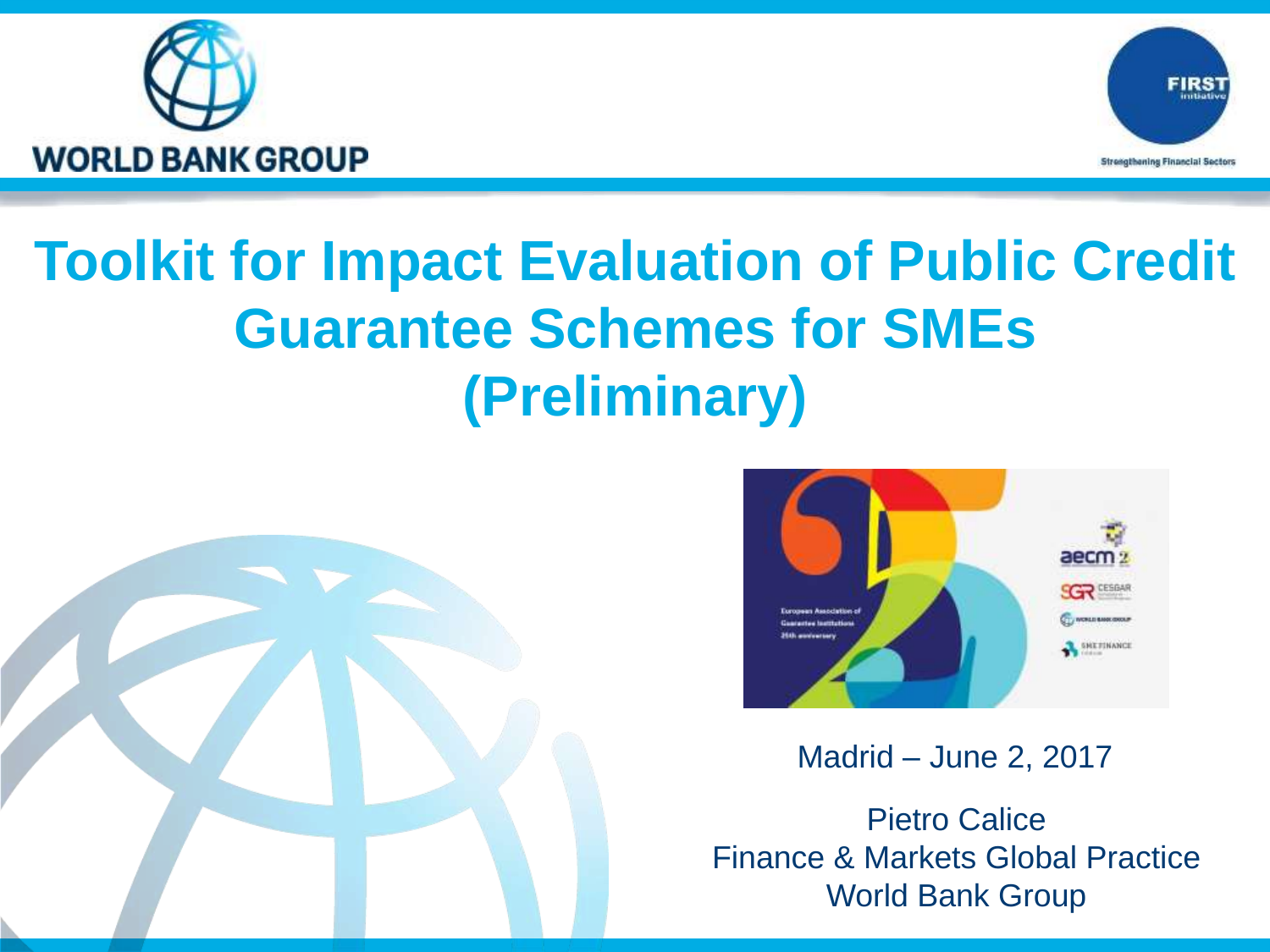- 1. Background.
- 2. Assessing the Impact of CGSs.
- 3. Implementing the Impact Evaluation of CGSs.
- 4. Conclusions and Next Steps.

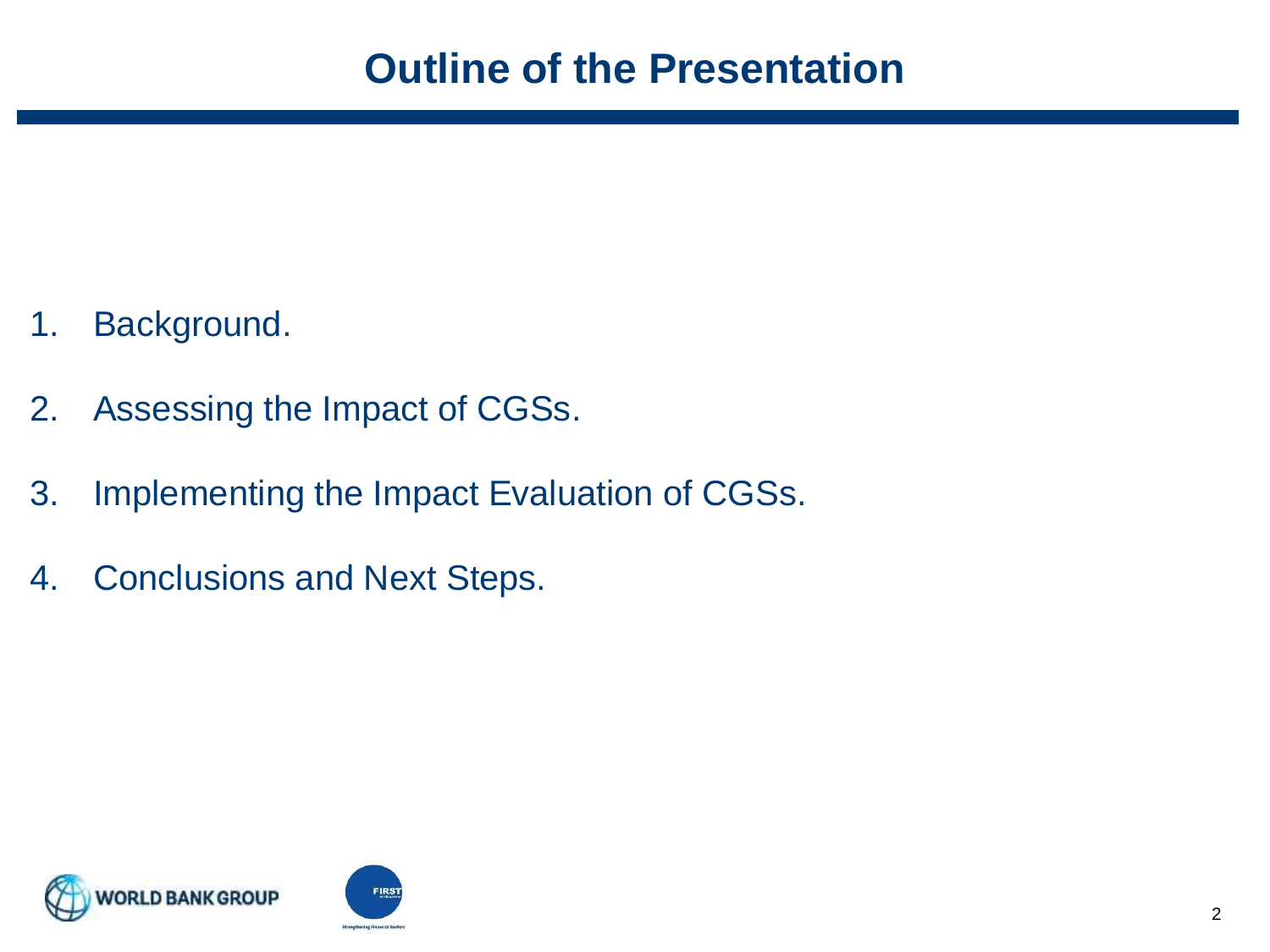#### **1. Background.**

- 2. Assessing the Impact of CGSs.
- 3. Implementing the Impact Evaluation of CGSs.
- 4. Conclusions and Next Steps.

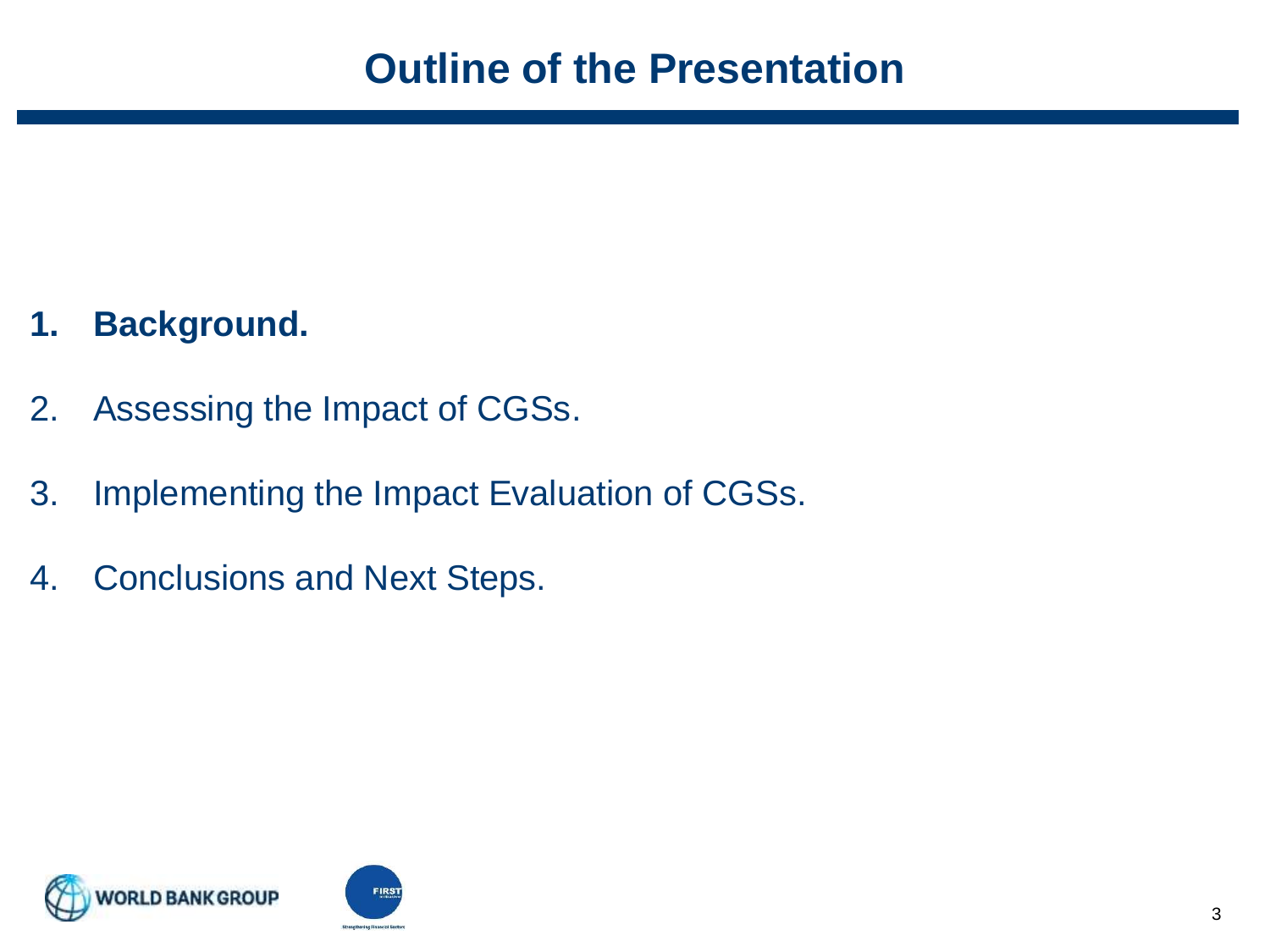## **Why Evaluating the Impact of CGSs?**

- CGSs for SMEs have become a common feature of financial systems across the world triggering greater demand for evidence on their impact.
- CGSs are established to improve access to finance for SMEs and in some cases to facilitate other important economic outcomes such as investment and jobs.
- CGS managers and policymakers commonly focus on controlling and measuring inputs and immediate outputs.
- However, it is crucial to assess whether CGSs have achieved their intended goal of improving access to finance for SMEs and contributing to economic development.
- Evaluating a CGS' impact is necessary to account for the effective use of public resources, measure the achievement of the CGS policy objectives, and improve its performance.



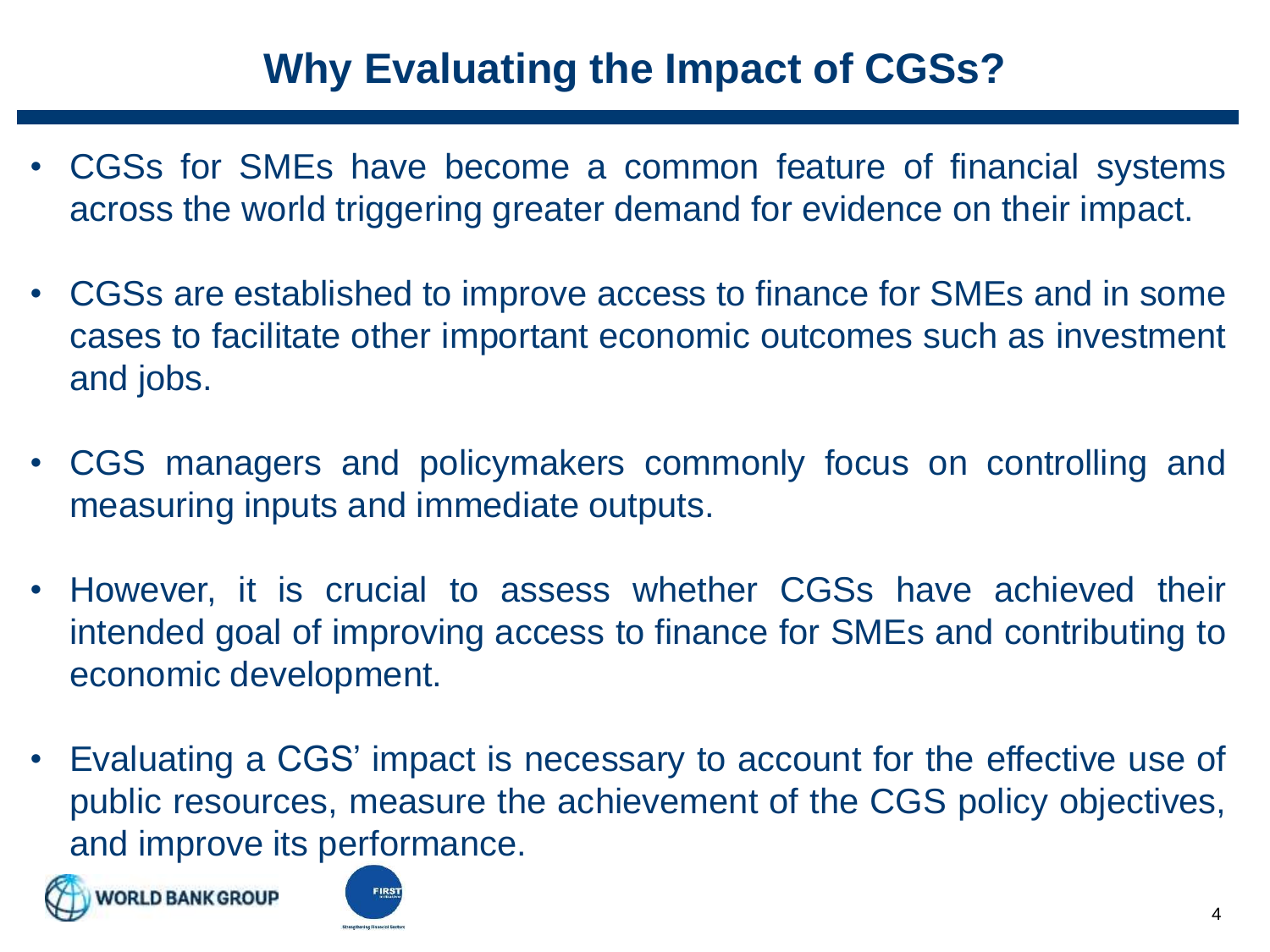- The Principles provides an internationally-agreed set of good practices to assist governments in establishing, operating and evaluating public CGSs for SMEs.
- The Principles cover four key areas: (i) legal and regulatory framework, (ii) corporate governance and risk management, (iii) operational framework, and (iv) monitoring and evaluation.
- Monitoring and evaluation is a critical component of a CGS to report and communicate its activities and achievements.
- Principle #16 calls for a systematic and periodic evaluation of CGSs' performance, including their impact (financial additionality and economic additionality).



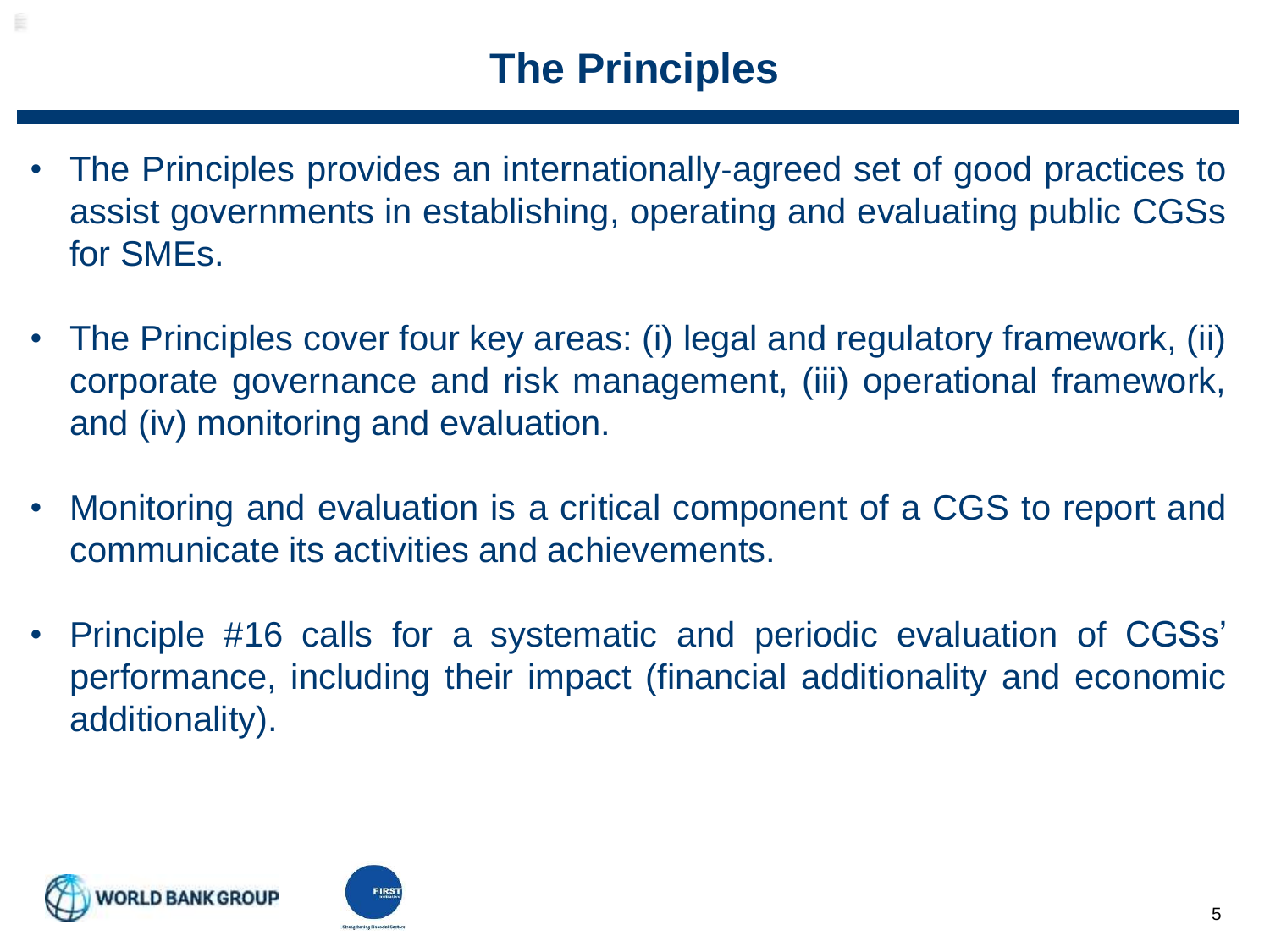#### **Key Issues with Evaluations**

- Measuring impact is not an easy task and involves a trade-off among evaluation techniques and budget considerations, among others.
- Methods:
	- $\triangleright$  Quantitative approach vs. qualitative approach.
	- ➢ Quantitative methods can provide clearer answers but are technically challenging.
	- ➢ Qualitative techniques are easier to implement but cannot provide reasonable estimates of the impact.
- Budget:
	- $\triangleright$  Evaluations can be costly, especially data collection, and therefore to be justified stakes should be high.
	- $\triangleright$  Little should be known about the CGS impact.



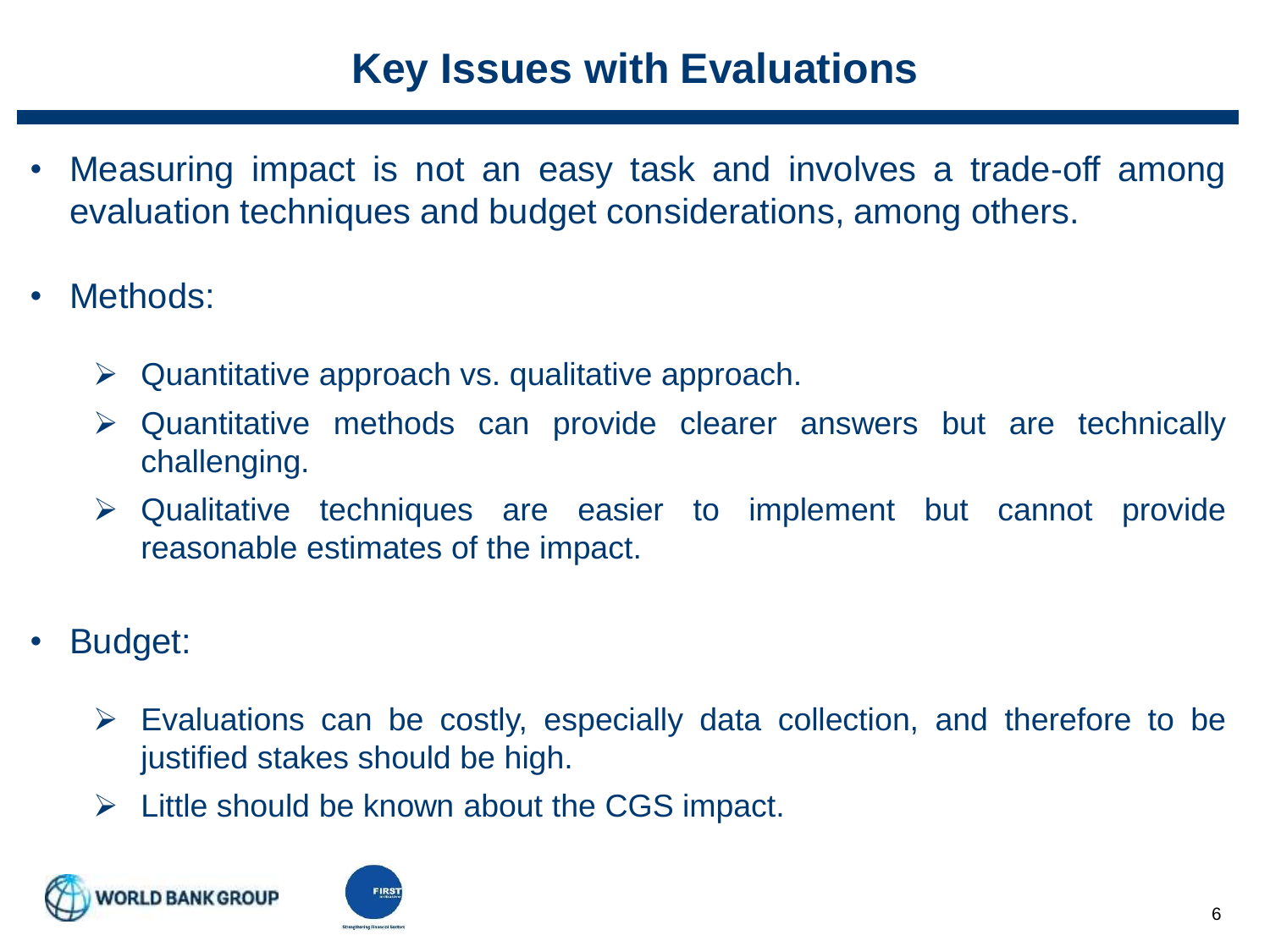#### **Purpose of the Toolkit**

- To identify a set of uniform methodologies for assessing the financial and economic impact of public CGSs as systematically and objectively as possible.
- To ensure comparability across time and countries, and therefore provide a global reference for impact evaluations of CGSs.
- To provide guidance to CGS managers, policymakers and stakeholders on how to design and implement an effective and efficient CGS impact evaluation.
- The Toolkit reviews a variety of impact evaluation techniques and proposes a selection process for an impact evaluation framework that is rigorous, credible, and at the same time practical, straightforward, and relatively inexpensive to implement.

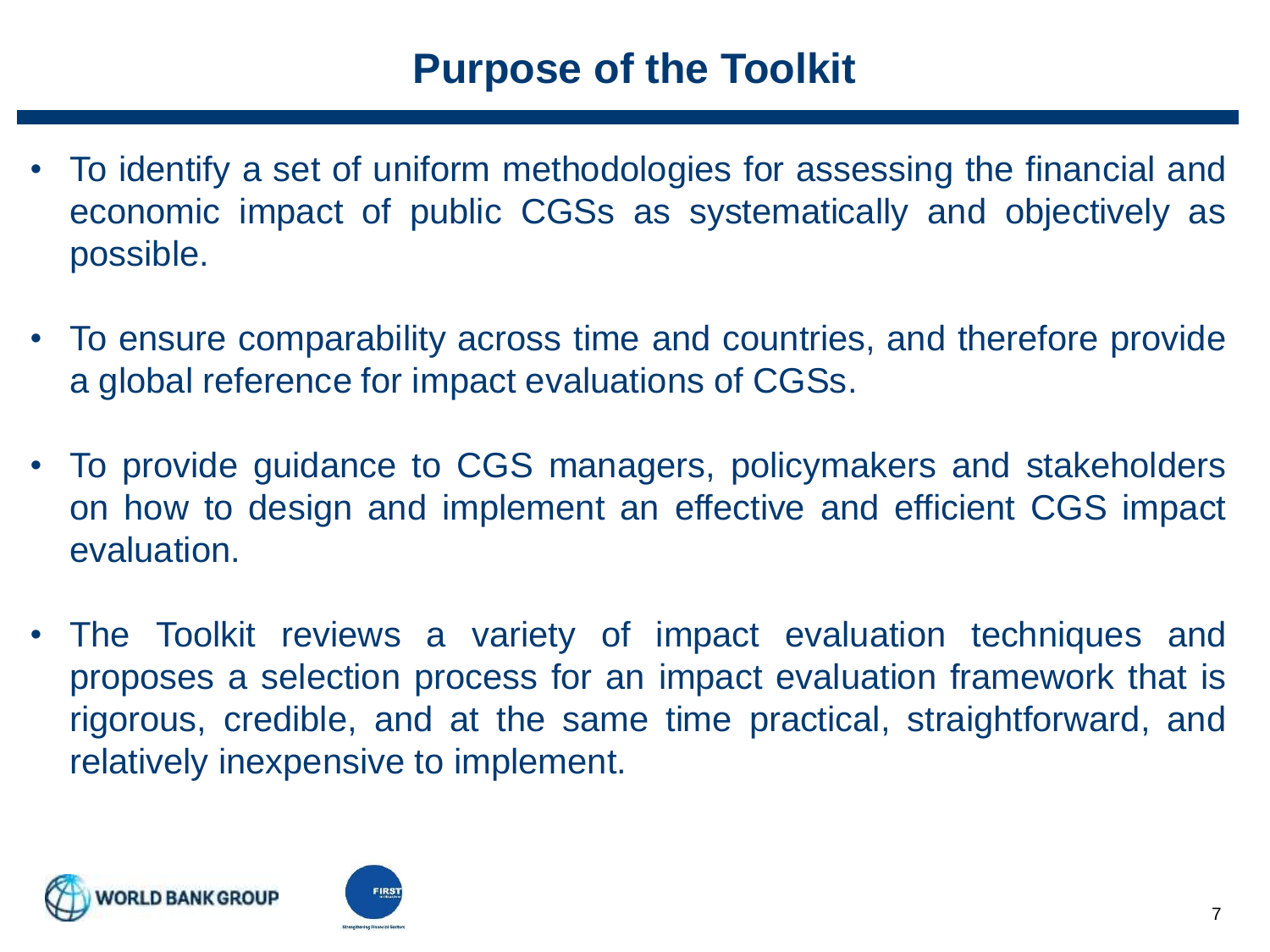- 1. Background.
- **2. Assessing the Impact of CGSs.**
- 3. Implementing the Impact Evaluation of CGSs.
- 4. Conclusions and Next Steps.

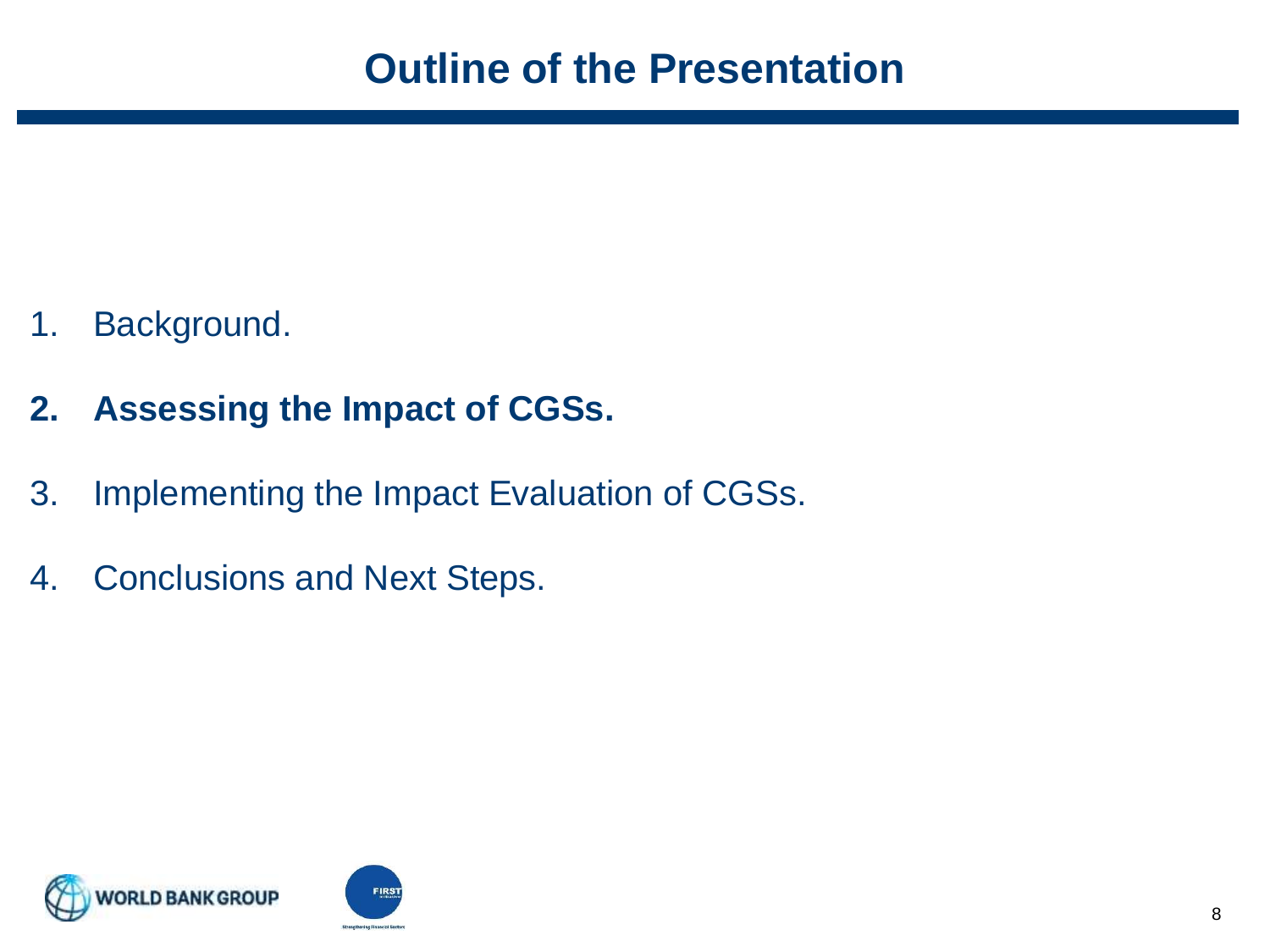### **What is Impact Evaluation?**

- The impact evaluation of a CGS involves evaluating the changes in the outcomes of interest (e.g. loan amount, interest rate, maturity, collateral, investment, sales, export, jobs) that can be attributed to the CGS itself.
- The key challenge in carrying out a meaningful impact evaluation is to identify the causal relationship between the CGS and the outcomes of interest.
- Any methodology chosen must estimate what the outcome would have been for eligible SMEs had they not participated in the scheme.
- Two types of impact evaluations:
	- ➢ **Prospective evaluations** developed at the same time as the CGS is being designed and are built into its implementation.
	- ➢ **Retrospective evaluations** assess impact at a given time after the CGS has started implementation, generating treatment and control groups ex-post.



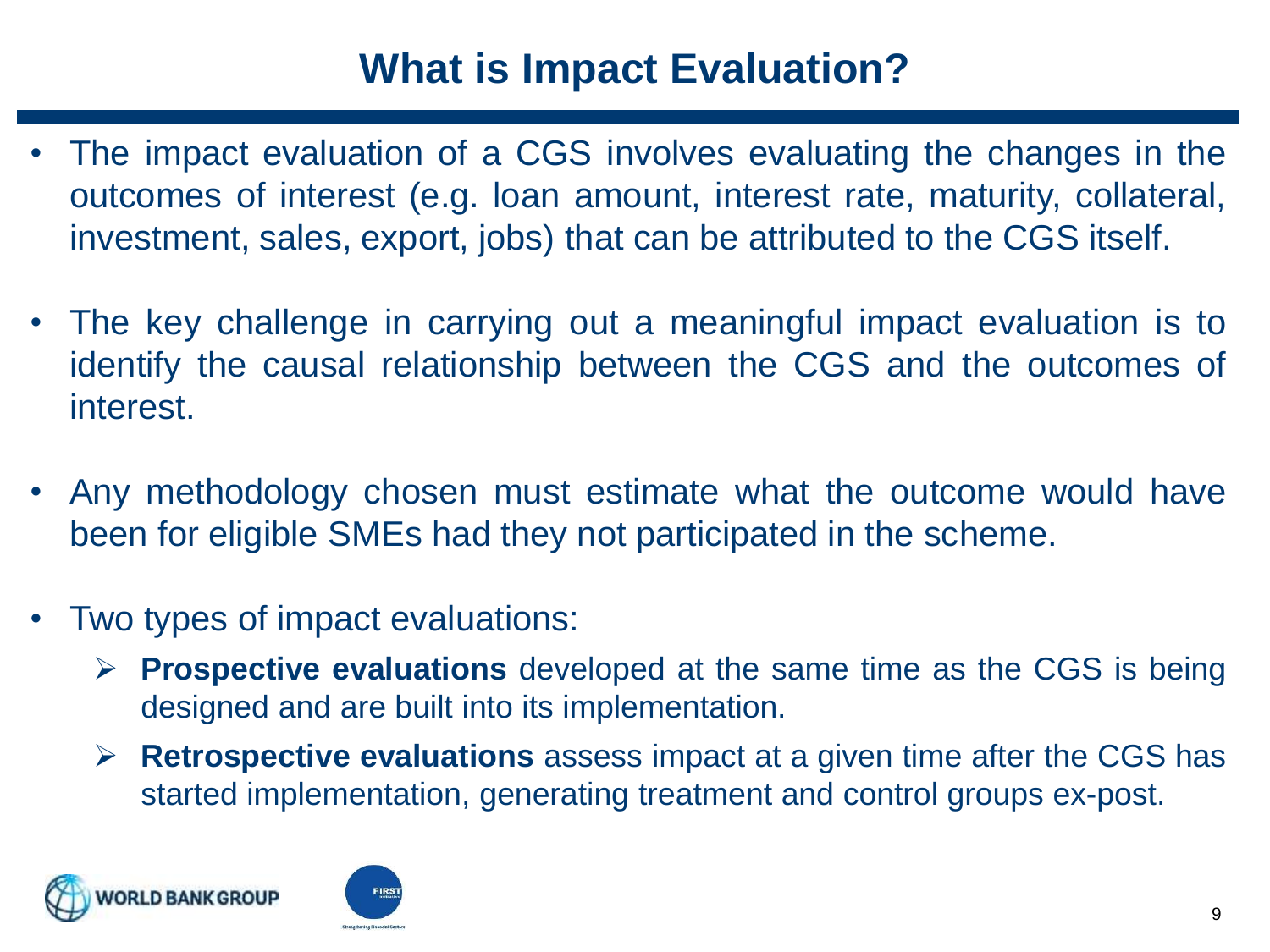#### **Causal Inference and Counterfactual**

- One can think of the impact of a CGS as the difference in the outcome of interest for the same SME with and without the guarantee.
- Yet measuring the same firm in two different states at the same time is impossible: commonly referred as "counterfactual problem".
- In practice a key objective of the impact evaluation is to identify a group of guaranteed SMEs (treatment group) and a group of non-guaranteed SMEs (control group) that are statistically identical in the absence of the CGS intervention and estimate the average impact of the CGS.
- Impact evaluation techniques deal with these issues and allow the identification of a proper counterfactual group to compare with the group of SMEs that were granted a credit guarantee.

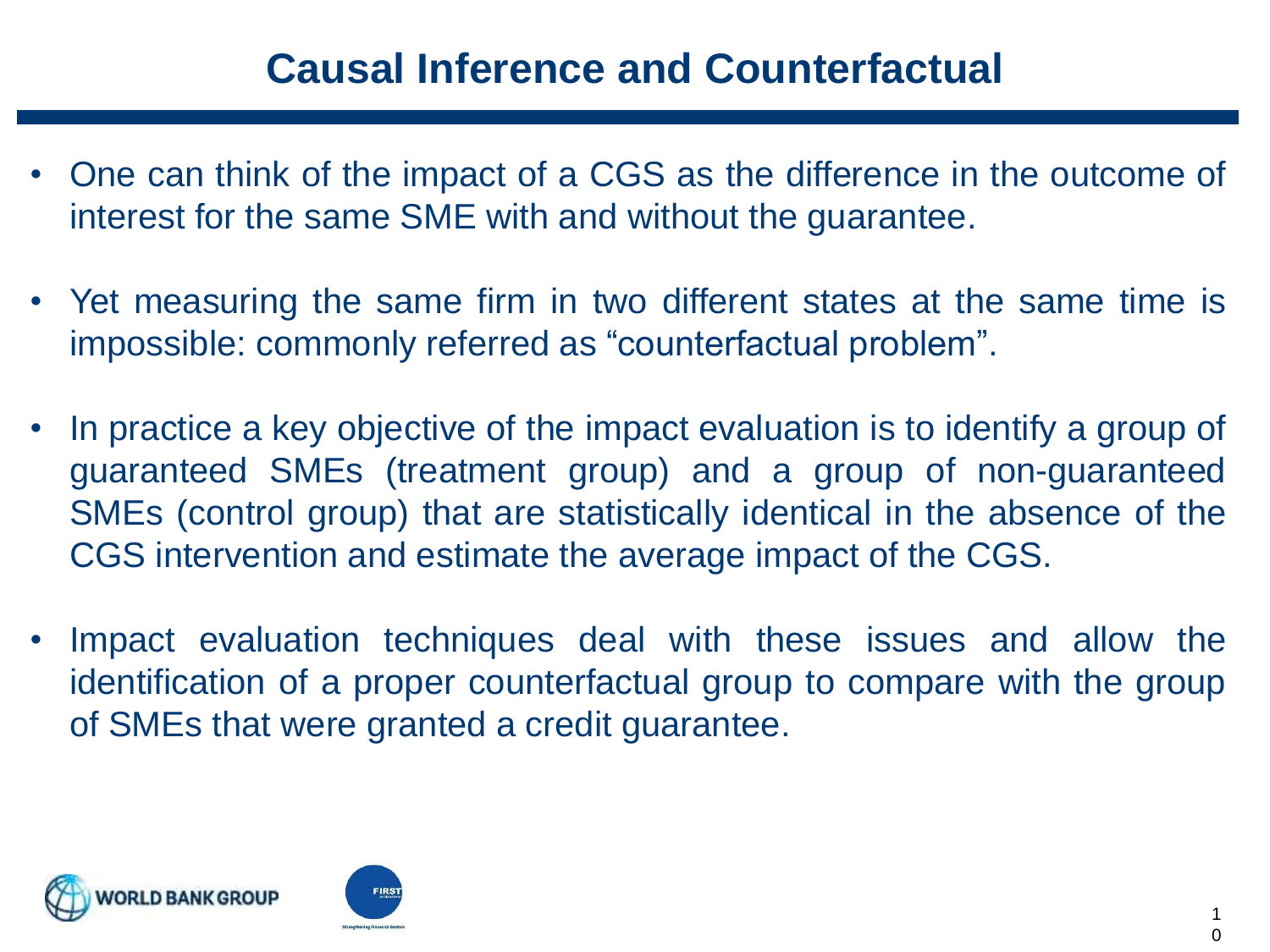#### **Experimental Approach**

- Randomized experiments, also known as randomized control trials (RCT), are the best methodology for ensuring a valid counterfactual.
- The essence of a RCT is the random assignment of the CGS's participants to a fraction of the eligible participants.
- This ensures by design that CGS participation is the only reason different average outcomes are observed in the two groups.
- Encouragement design (ED) is a form of RCT where some SMEs selected randomly receive incentives to participate in the CGS that is available to all eligible firms.
- Such encouragement can be in the form of information, marketing materials, or financial incentive (for example, reducing the cost of applications for a random subset of SMEs to the CGS).



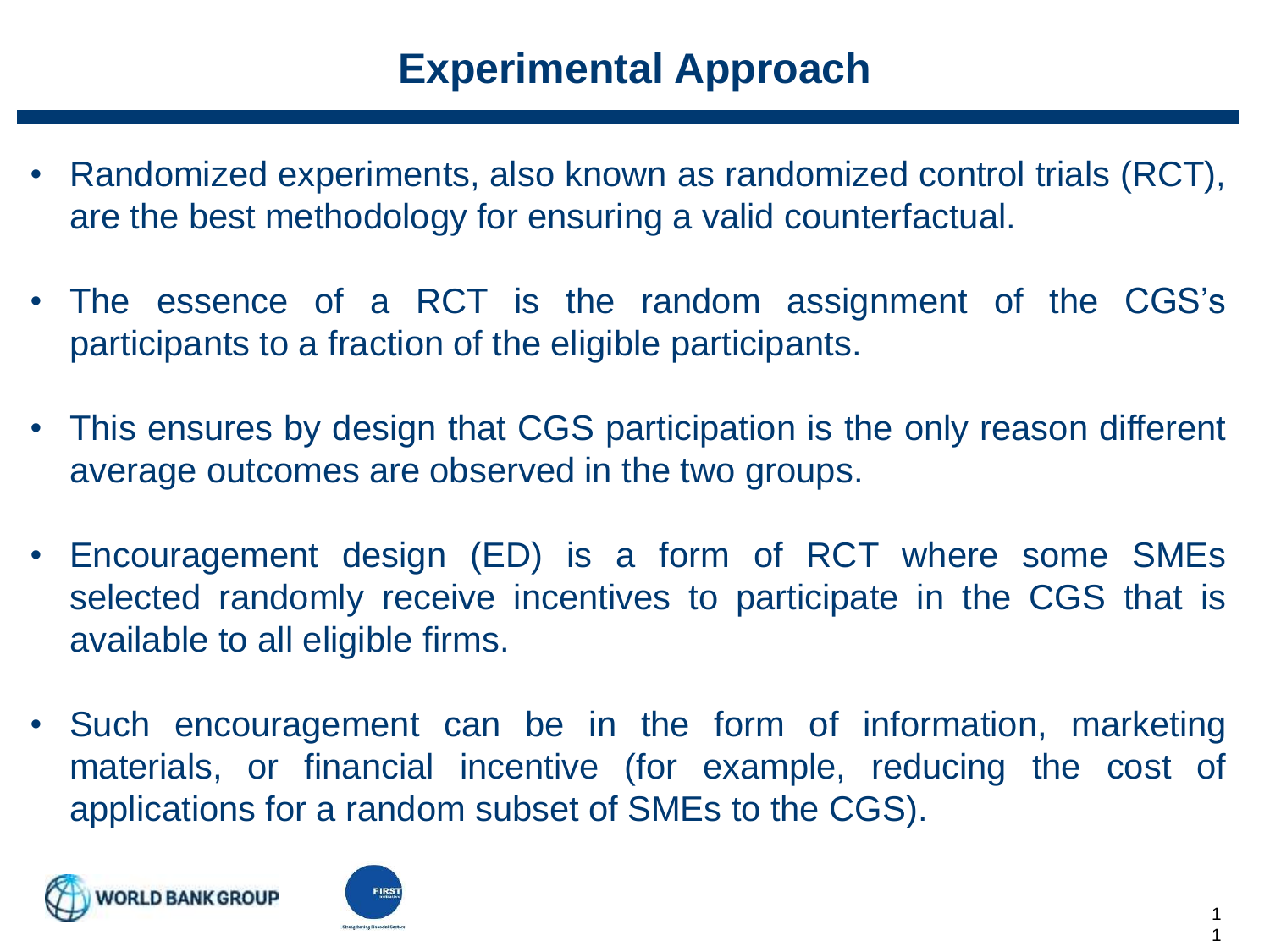- Regression discontinuity design (RDD) is a methodology used to assess interventions such as CGSs that have a continuous eligibility index with a clearly defined cut-off score to determine who is eligible and who is not.
- RDD takes advantage of existing program rules, and thus allows it to be evaluated without changing program design. It can be a retrospective evaluation tool as it does not rely on random assignment.
- CGSs for SMEs generally aim to improve access to credit for eligible firms below (or above) a certain threshold in terms of number of employees, sales, total assets, credit scoring or a combination of these criteria.
- This exogenous cut-off can provide a design that allows the identification of the intervention's impact, since SMEs at the margin of the threshold would not differ substantially.



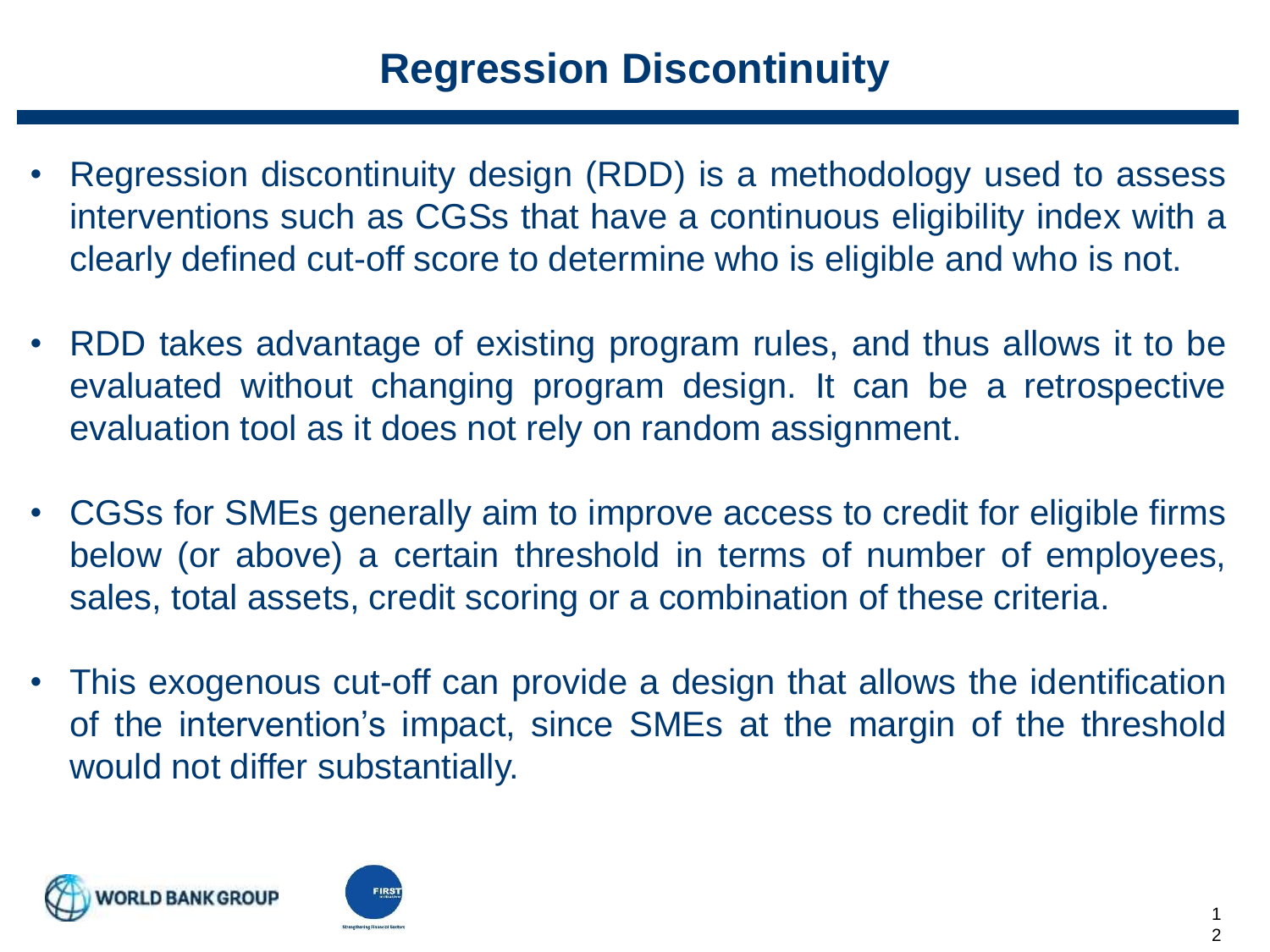### **Regression Discontinuity (2)**

Example: Credit amounts in relation to firm size (post-intervention)



1 3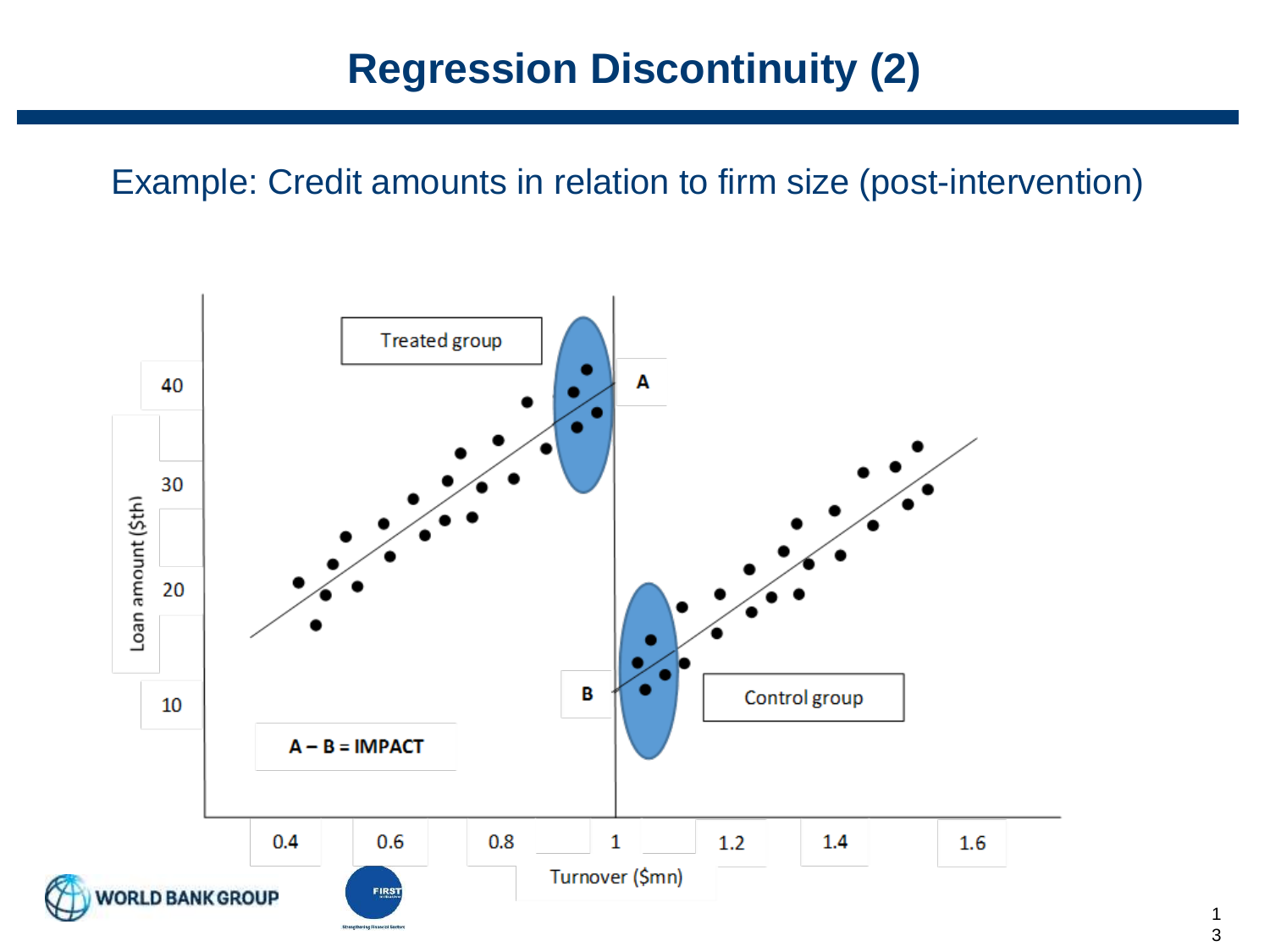- Propensity Score Matching (PSM) can be used to identify a control group that is statistically equivalent to the treatment group.
- Because there are many dimensions (firm size, profitability, leverage, urban-rural location, etc.) along which the evaluator might like to match firms, PSM can be used to incorporate many different characteristics.
- PSM takes a number of measures and combines them into a single score, the propensity score, which represents the predicted probability of participating in the CGS.
- The impact of the intervention will then be measured as the difference in outcomes between the treated group and the control group.
- Requires a large dataset to allow for a large enough set of usable data points, including baseline data.



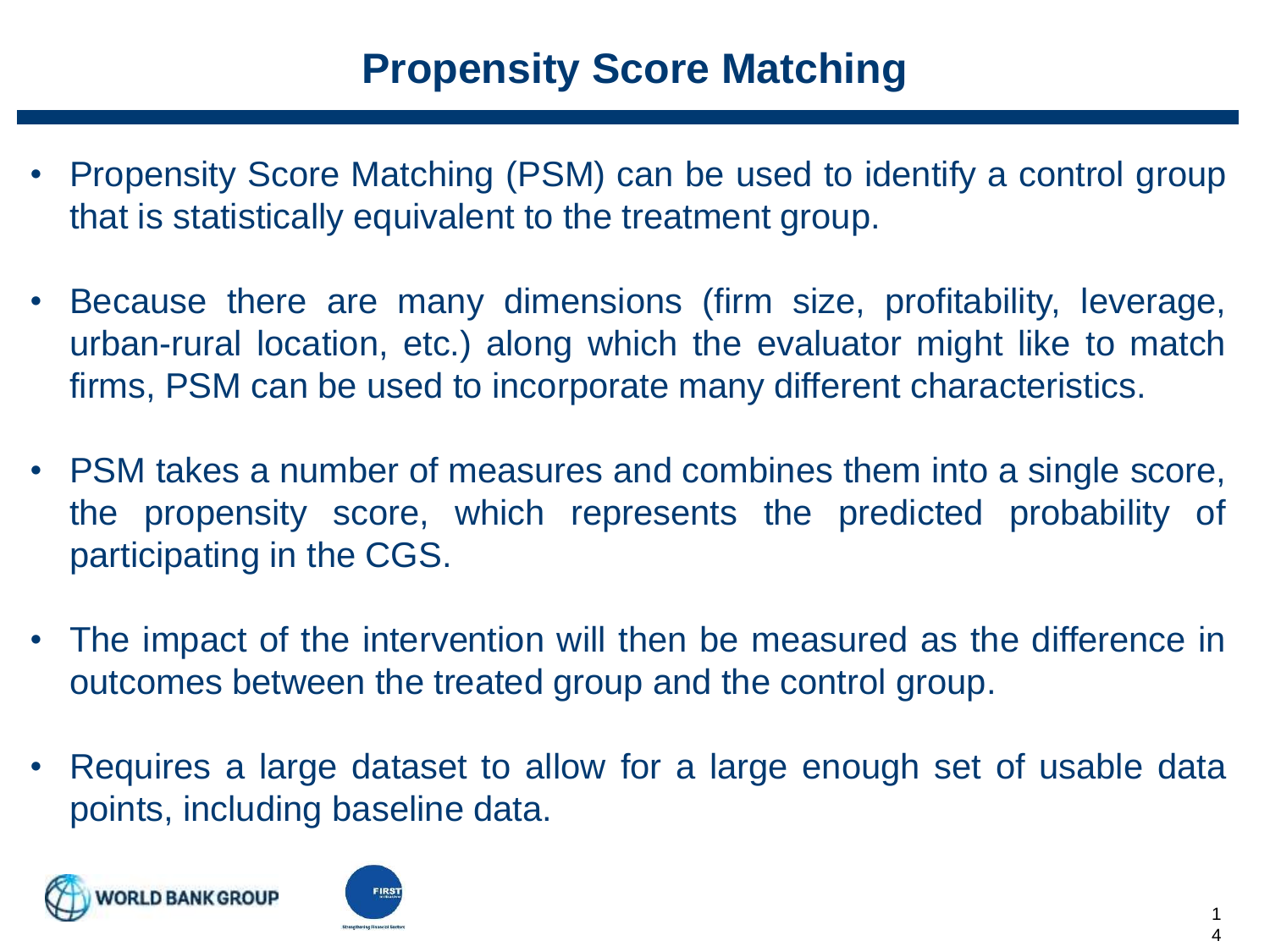- The difference-in-difference (DID) method compares the changes in the outcome of interest over time between treatment group and the control group.
- The DID compares the before-and-after-changes in the outcome of interest, e.g. credit amount, for the group of firms that benefited from the guarantee to the before-and-after-changes of a group that did not participate in the scheme.
- The counterfactual being estimated here is the changes in credit amount for the comparison group.
- The use of the DD estimator requires baseline data, that is, data on the outcomes of interest for both the treatment group and the control group are needed from periods before and after the intervention.



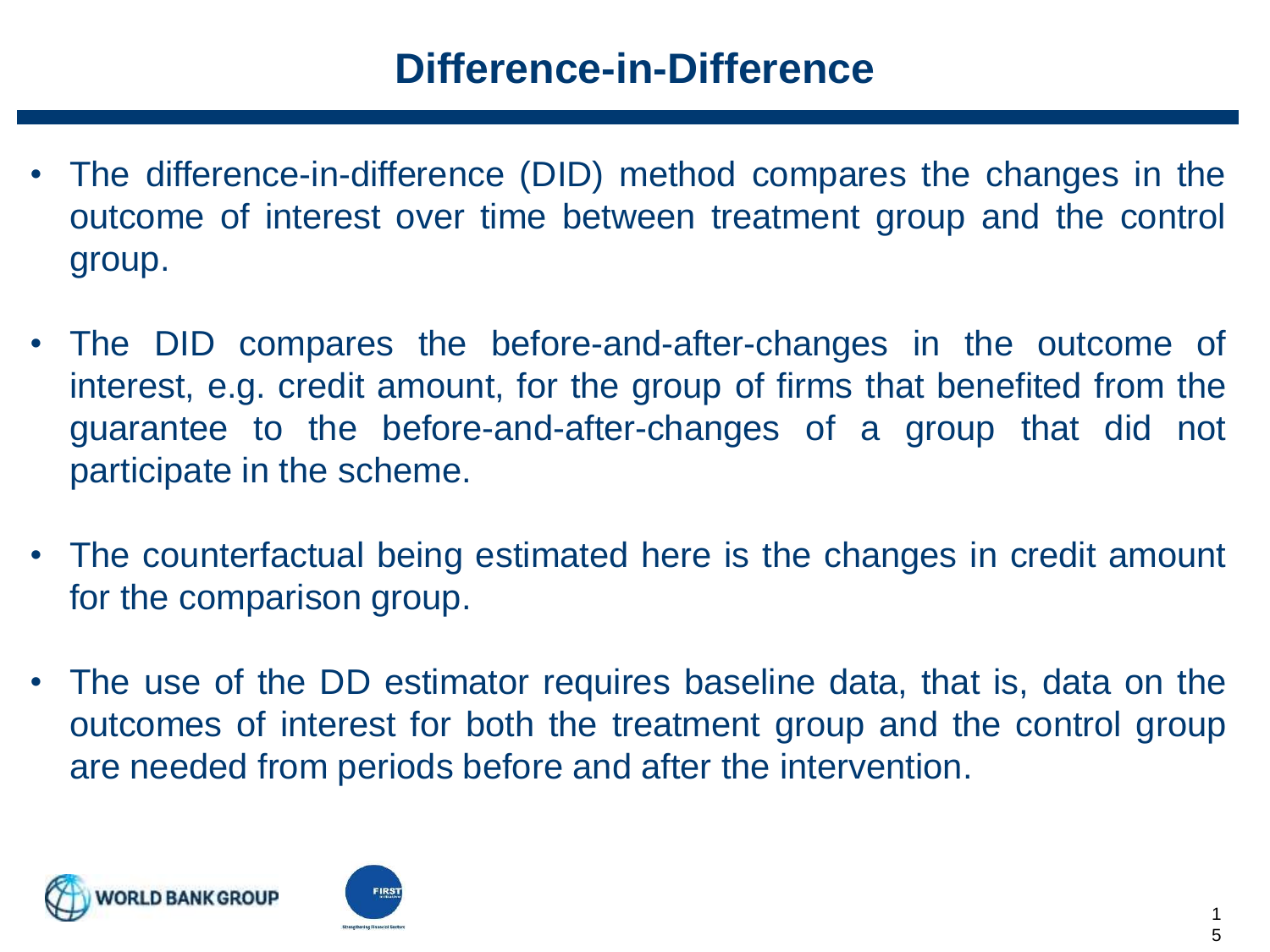#### **Difference-in-Difference (2)**

#### Difference-in-difference (DID)



1 6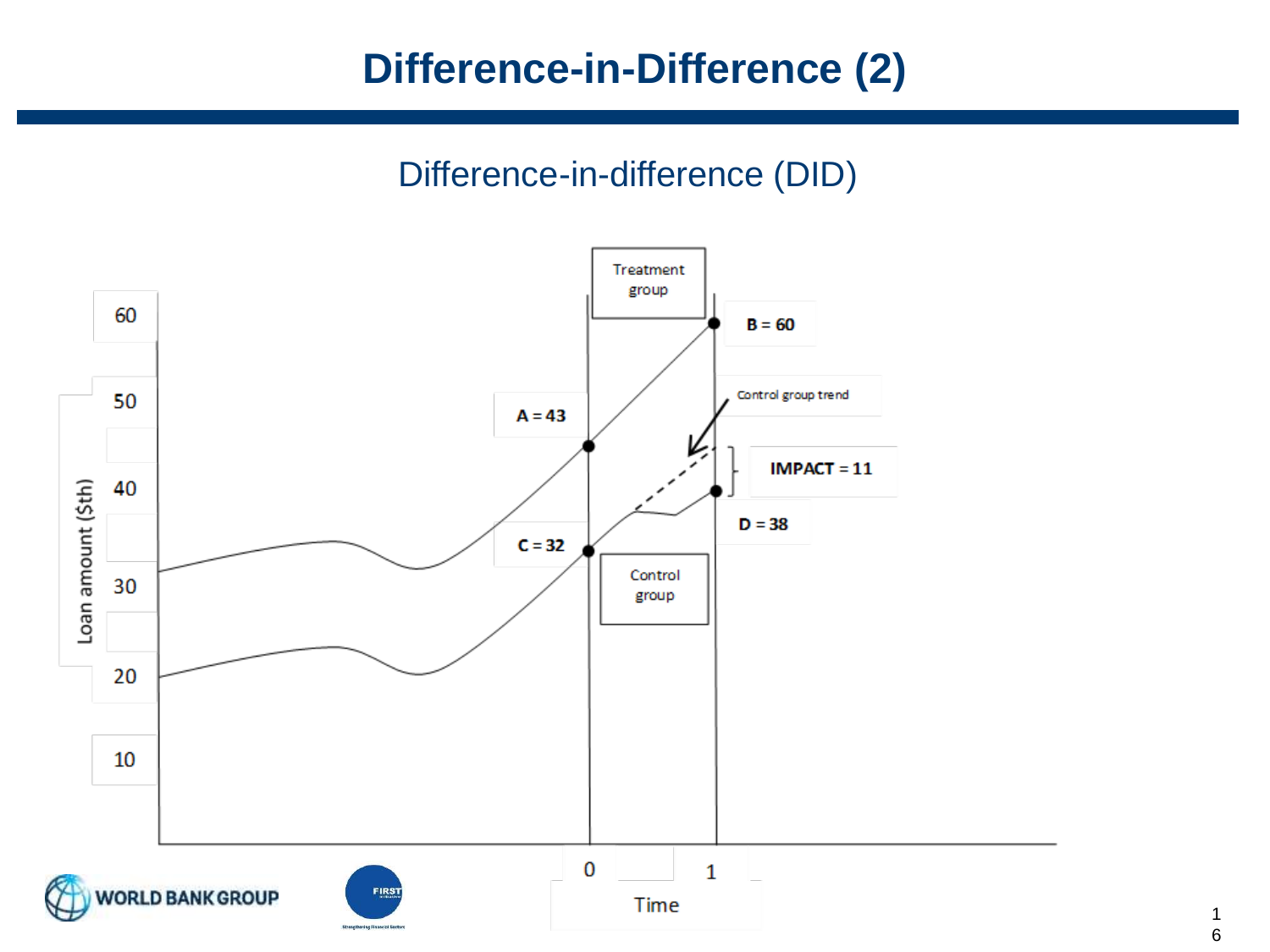- 1. Background.
- 2. Assessing the Impact of CGSs.
- **3. Implementing the Impact Evaluation of CGSs.**
- 4. Conclusions and Next Steps.

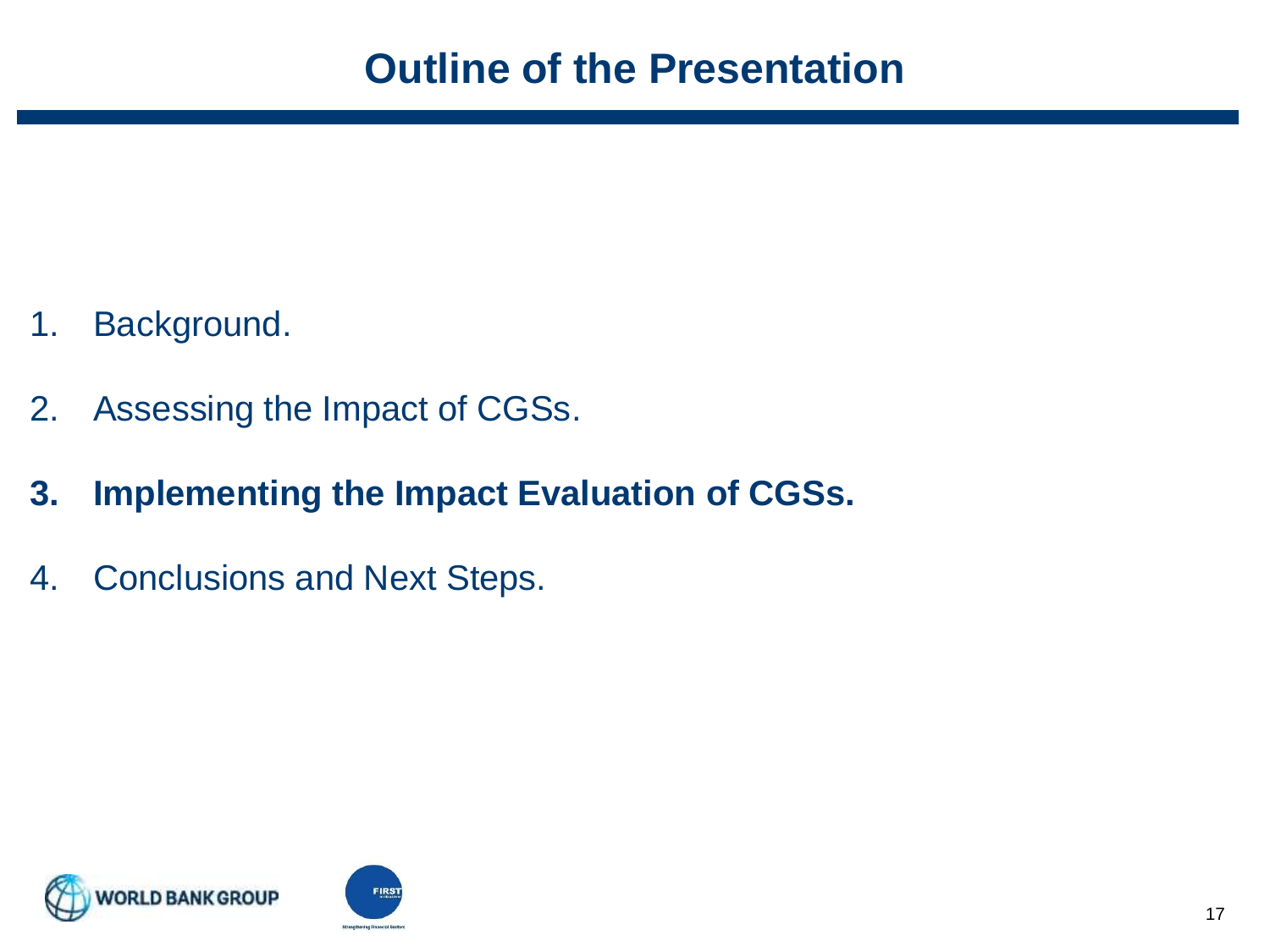### **Identifying the Evaluation Questions**

- The research question should draw from the mandate and policy objectives of the CGS described in its mission statement.
- Typically, the mission statements of CGSs around the world emphasize access to finance for SMEs that lack adequate collateral (financial additionality). However, many CGSs have broader developmental objectives such as supporting job creation and promoting investment (economic additionality).
- The fundamental impact evaluation questions for a CGS can, therefore, be formulated as:
	- ➢ **What is the effect of the CGS on access to finance for SMEs?**
	- ➢ **What is the effect of the CGS on economic development?**



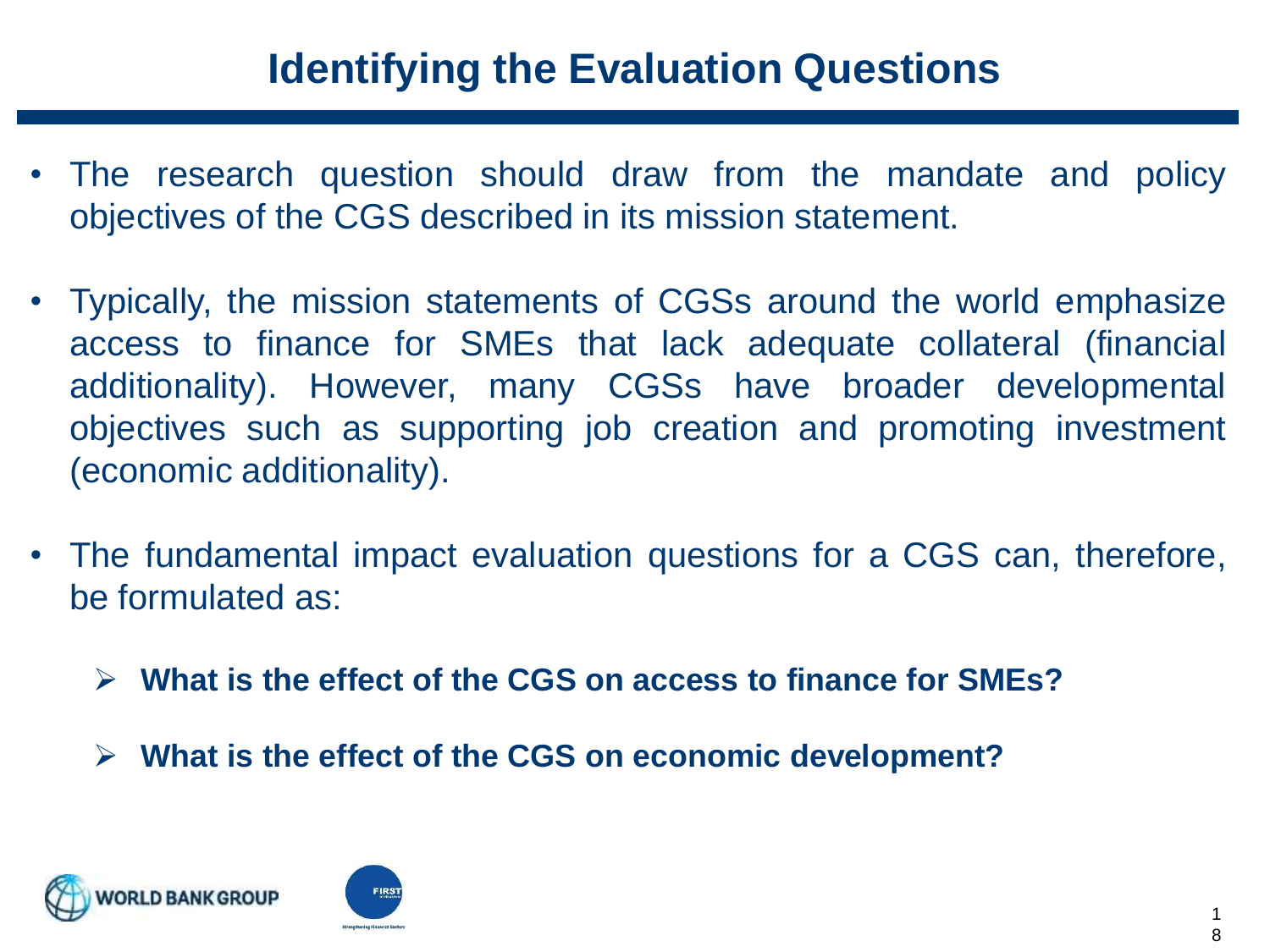- Describes how an intervention is supposed to deliver the desired result, highlighting the causal logic of how and why a particular policy will achieve its intended outcome.
- Typically modelled using a results chain:
	- ➢ **Inputs**: resources available to the CGS, including capital, operating budget and staff.
	- ➢ **Activities**: work performed to issue credit guarantees, including credit analysis, due diligence, etc.
	- ➢ **Outputs**: the tangible service produced by the CGS, i.e. a guarantee agreement or contract.
	- ➢ **Outcome**: the result likely to be achieved once the partner lender uses the output, that is the guarantee agreement, and extends a loan to the SME borrower.
	- ➢ **Impact**: the guaranteed SME obtains better access to credit than it would otherwise (financial additionality) and contributes more to economic development (economic additionality).



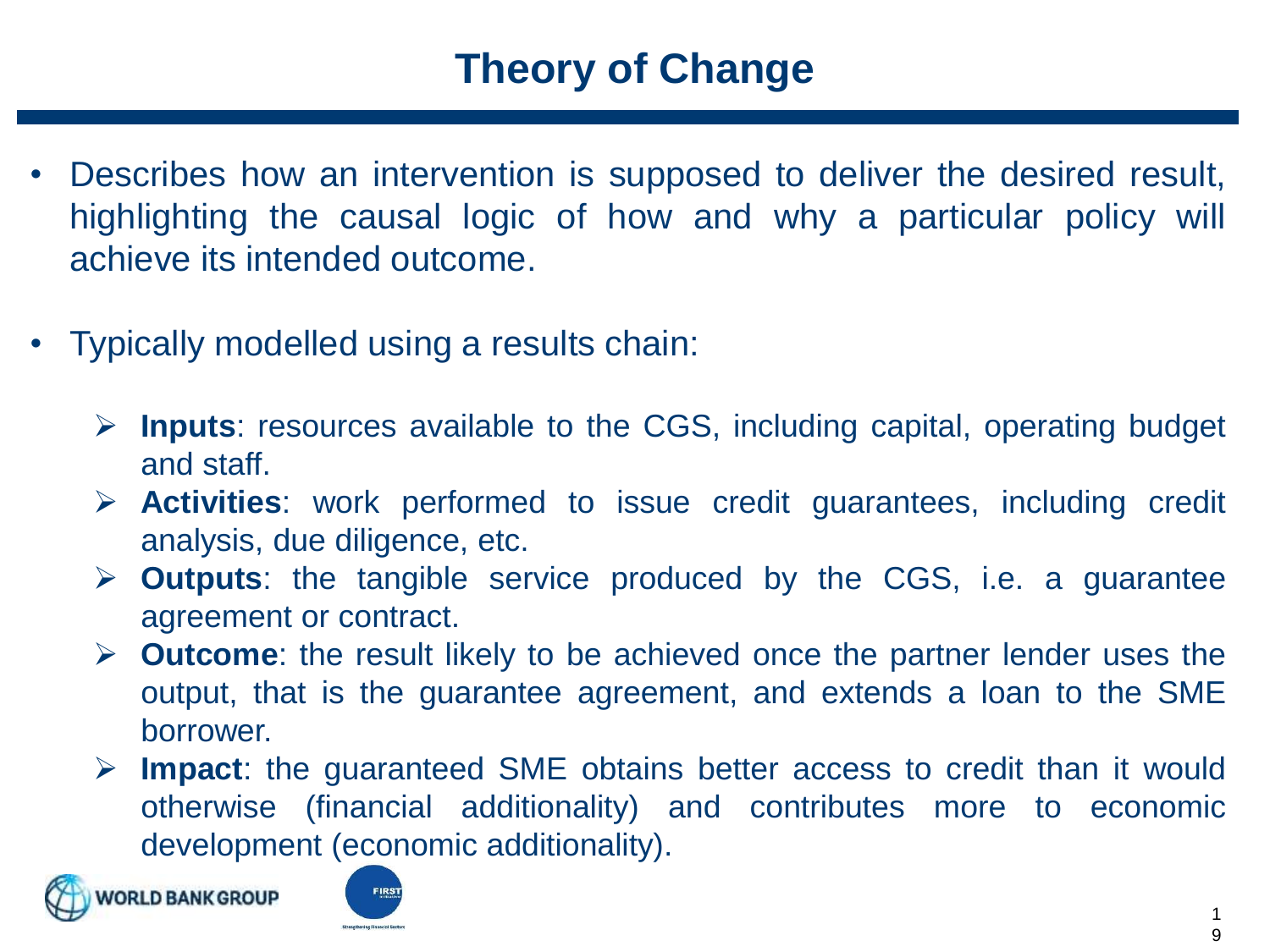# **Theory of Change (2)**

#### Simplified Results Chain of CGSs





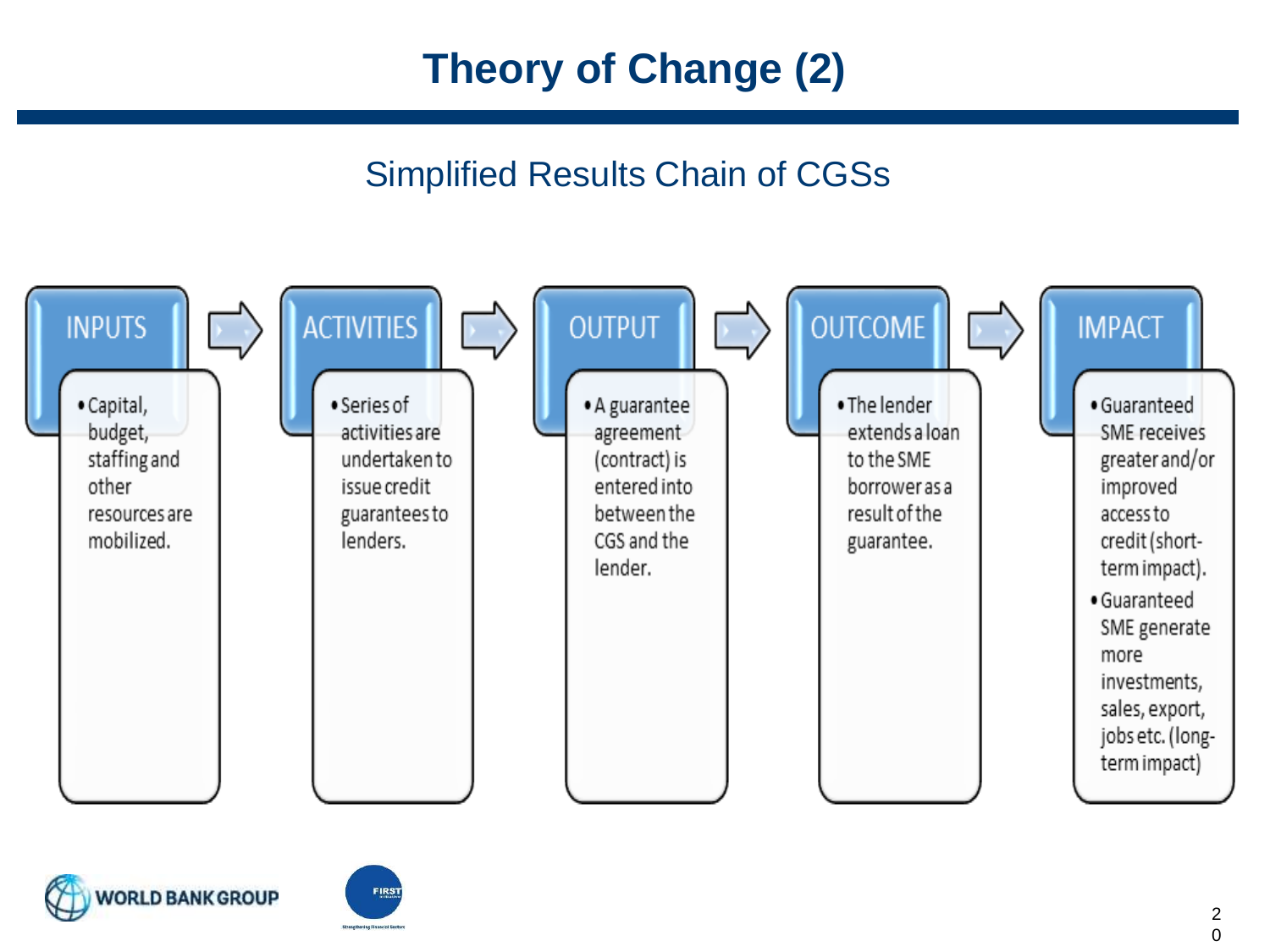## **Hypotheses and Indicators**

- CGS entails first-time SME borrowers to enter the formal financial system.
- Guaranteed SME borrowers obtain higher volumes of credit than nonguaranteed SMEs.
- Guaranteed SMEs pay lower interest rates than non-guarantees SMEs.
- CGS allows guaranteed SMEs to obtain longer loan maturities than nonguaranteed SME borrowers.
- Guaranteed SME borrowers benefit from reduced collateral requirements.
- Guaranteed SMEs generate more investment, sales, export, jobs etc. than non-guaranteed SMEs.





#### *Hypotheses to be tested Outcomes to be measured*

- Financial additionality (short-term impact)
	- $\circ$  Loan amount  $(\$)$ .
	- $\circ$  Loan collateral (\$ or %).
	- $\circ$  Loan interest rate  $\%$ ).
	- o Loan tenor (months/years).
- Economic additionality (long-term impact)
	- o Firm employment (number).
	- $\circ$  Firm investment  $(\$)$ .
	- $\circ$  Firm sales (\$).
	- $\circ$  Firm exports (\$).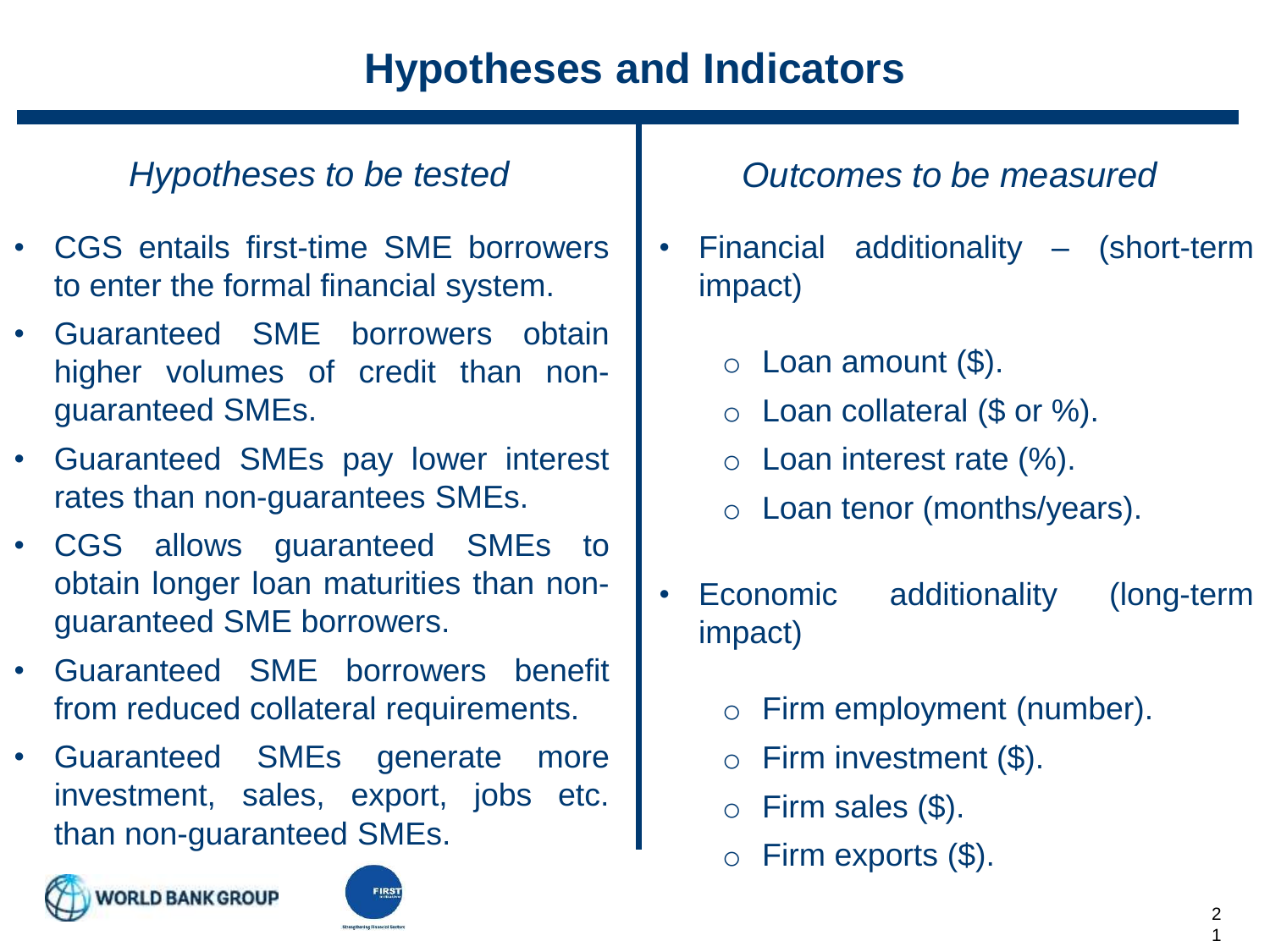- The overarching principle guiding the selection of the impact evaluation method is that the operational rules of the CGS determine the evaluation methodology.
- CGSs' operational rules typically cover eligibility, allocation rules and the phasing in of beneficiary SMEs.
- The key rules generating a roadmap to a method for identifying comparison groups relate to:
	- ➢ **Targeting criteria**: generally a continuous indicator or cut-off point which is cheap and easy to collect (firm size and/or firm age; credit score).
	- ➢ **Capital**: limited financial resources generally imply excess demand.
	- ➢ **Timing**: CGSs typically phase implementation of their programs over time due to administrative and resource constraints (first-come, first-served).



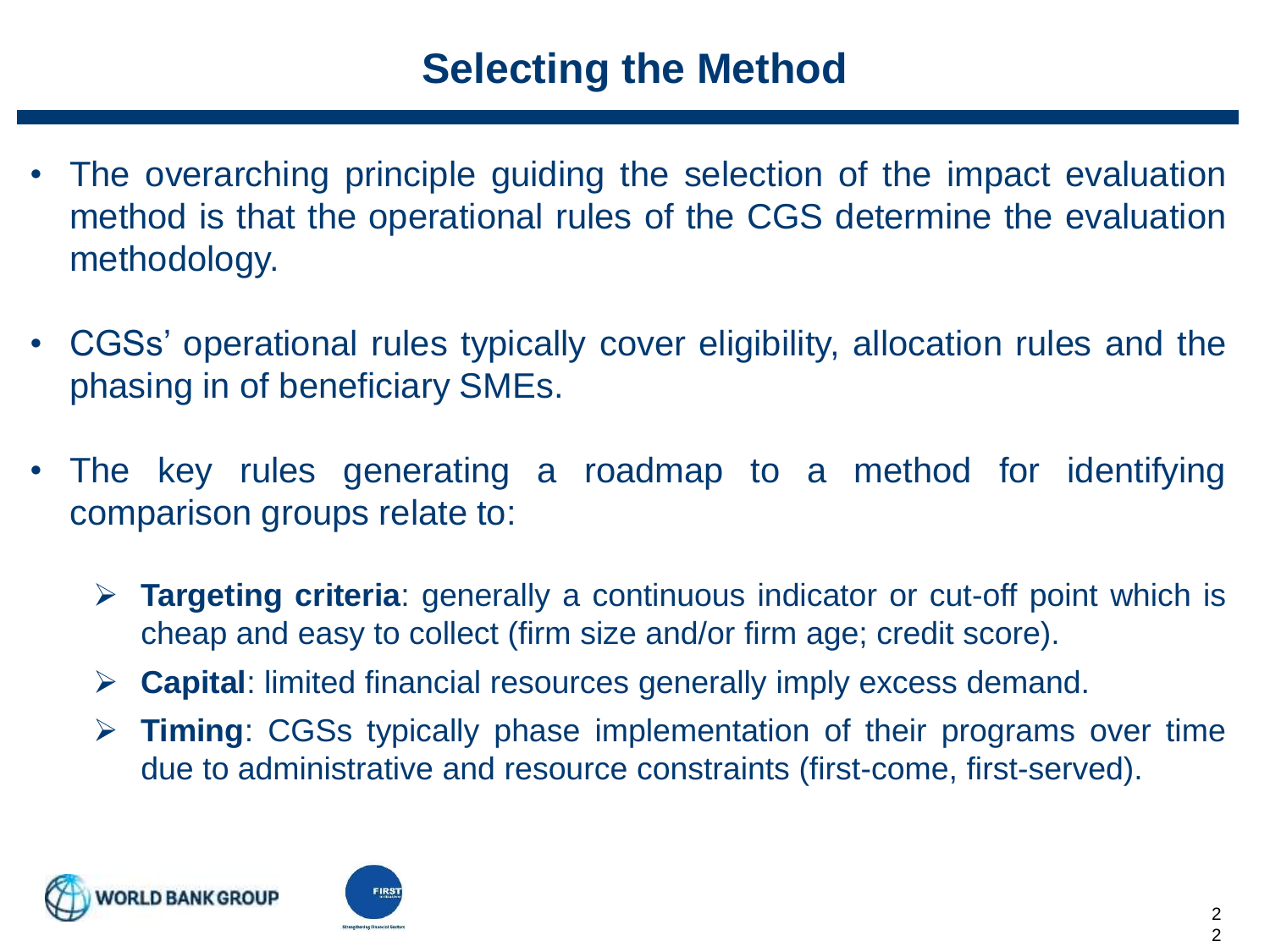# **Hierarchy of Methods**



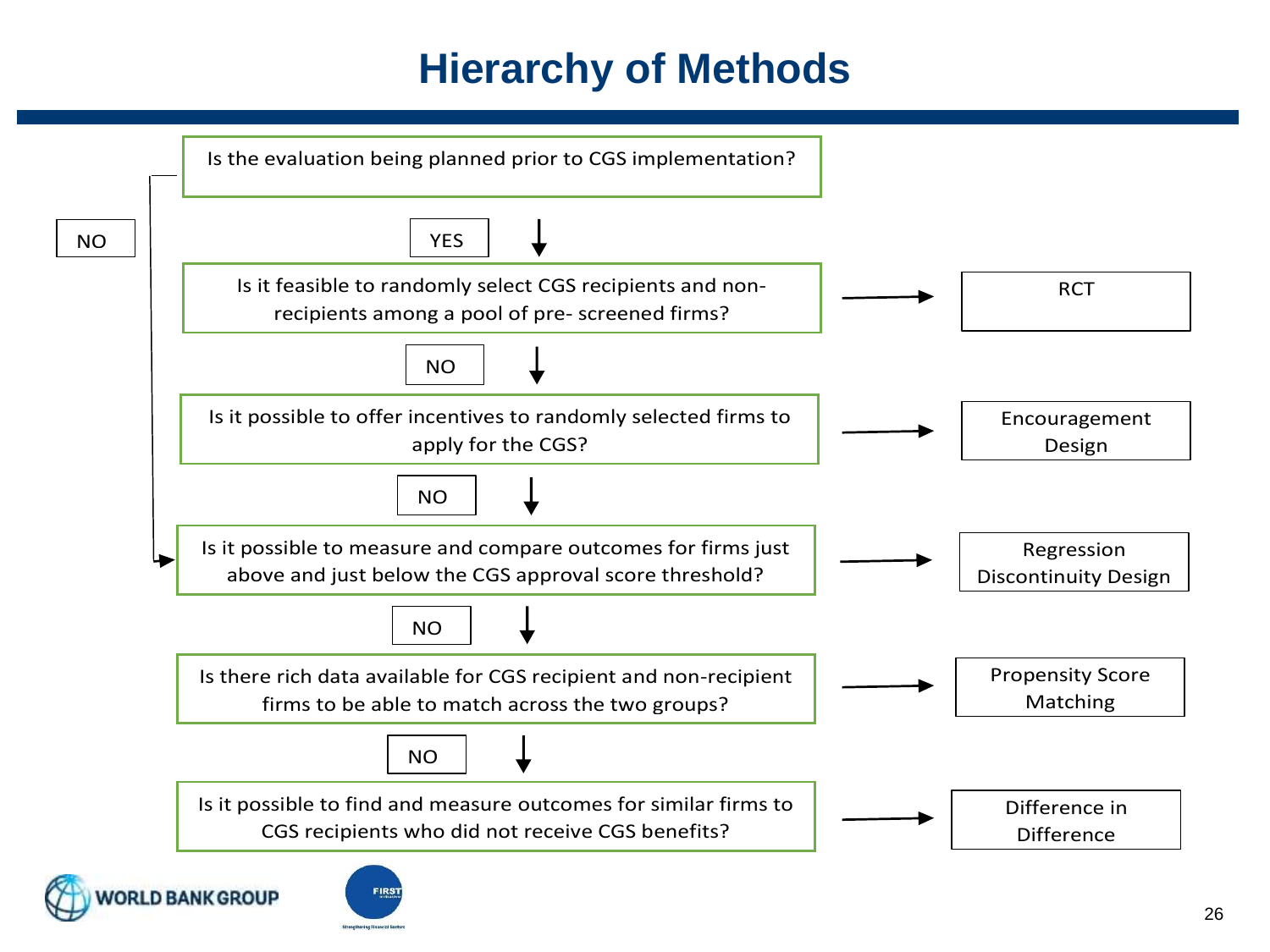- Impact evaluations require collecting data not only for recipients of CGSs but also non-recipients.
- Use of monitoring data for impact evaluation should be seriously considered as it can substantially reduce the cost of the impact assessment.
- More difficult in the case of portfolio approach yet CGSs should obtain relevant data from lenders as a part of regular reporting.
- Monitoring data must be complemented by administrative data or data collected and maintained by other public agencies and private actors.
- CGSs should explore options to systematically access and obtain relevant administrative data in a standardized format on the basis, for example, of memoranda of understanding or other relevant instrument.



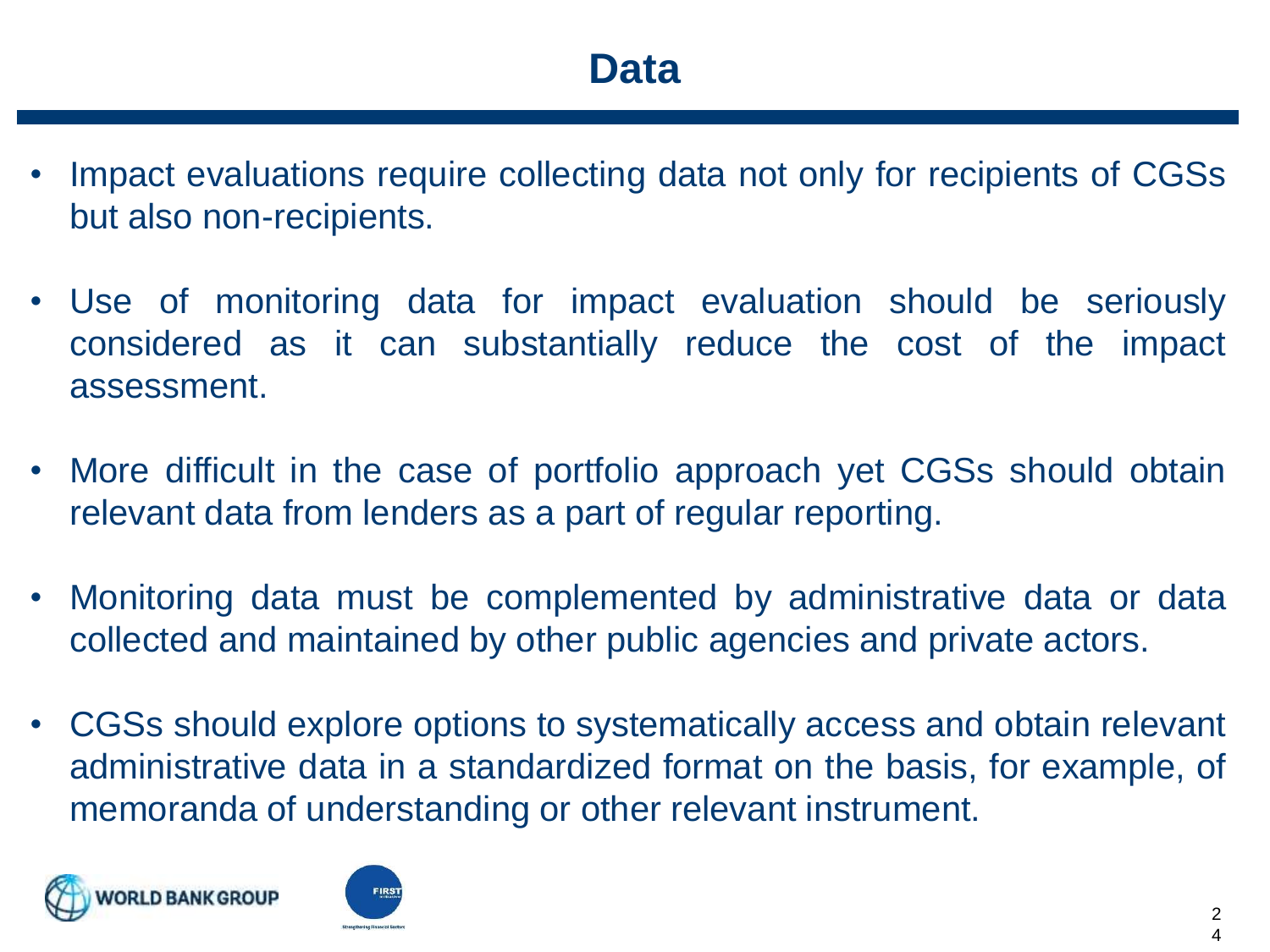- The impact evaluation of a CGS should be seen as a partnership between the CGS's main shareholder (the government), CGS management, and the evaluator.
- Evaluations should ideally be conducted by external evaluators to ensure objectivity and credibility yet the process should not be divorced from the policy relevance and strategic importance of the assessment and from the operational rules of the CGS.
- To manage and coordinate the evaluation process, CGSs should establish independent evaluation units reporting directly to the board of directors.
- Evaluation capacity varies greatly from country to country and implementation (or part of it) of the evaluation may require outside assistance.



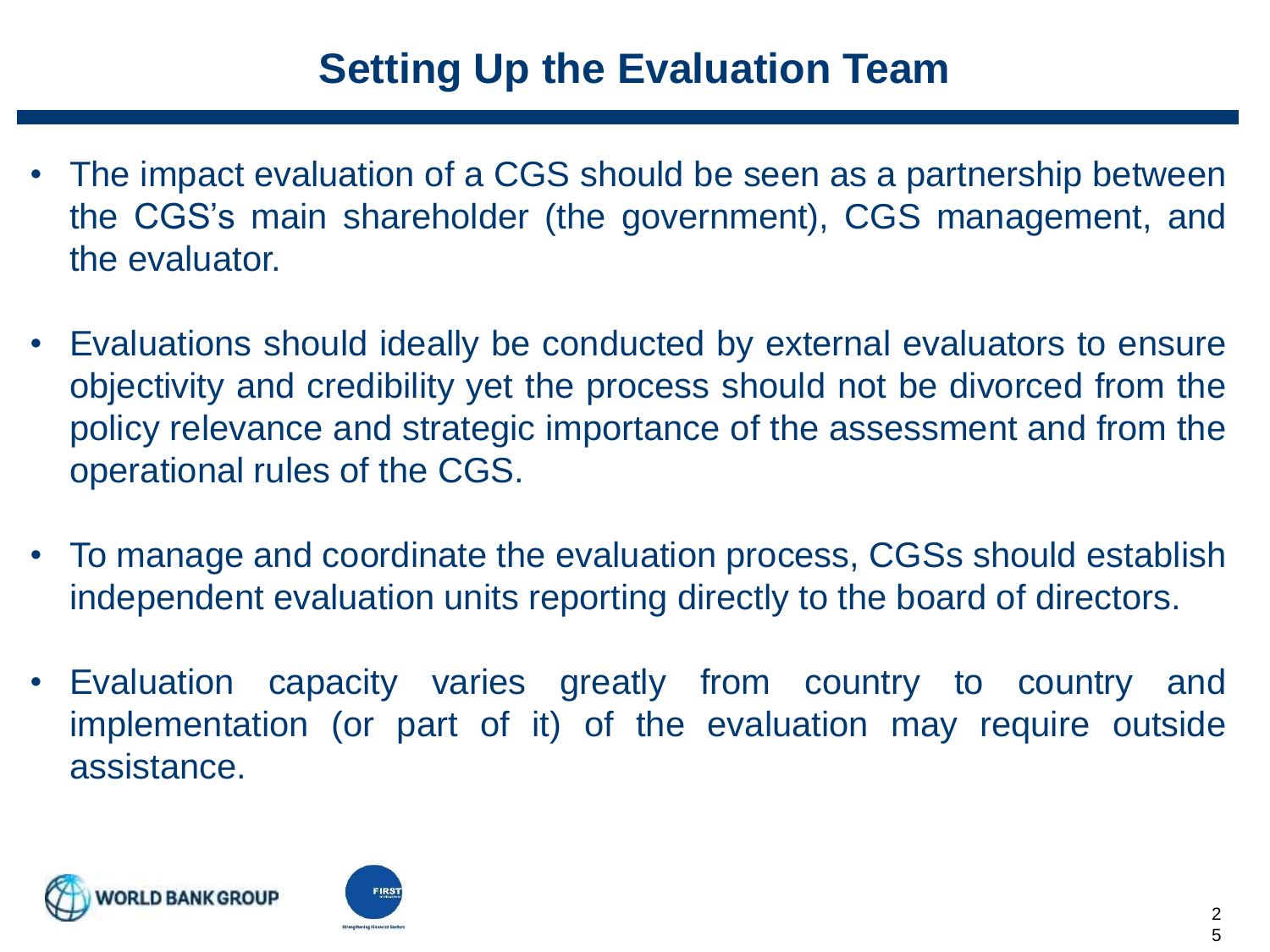## **Time and Budget**

- The timing of data collection should take into account how much time is needed after a guarantee is granted for results to become apparent.
- Evaluations and data collection will have to be calibrated to the objectives of the evaluation and the outcome indicators of interest.
- As a general guidance, it is recommended to measure financial additionality assessment after 1-2 years and economic additionality after 2-3 years.
- Should also time production of results to inform policy making and synchronize data collection and analysis to key decision-making points.
- While expensive, international experience shows that impact evaluations constitute only a small fraction of overall CGS budgets.
- Financing for impact evaluations can come from many sources.



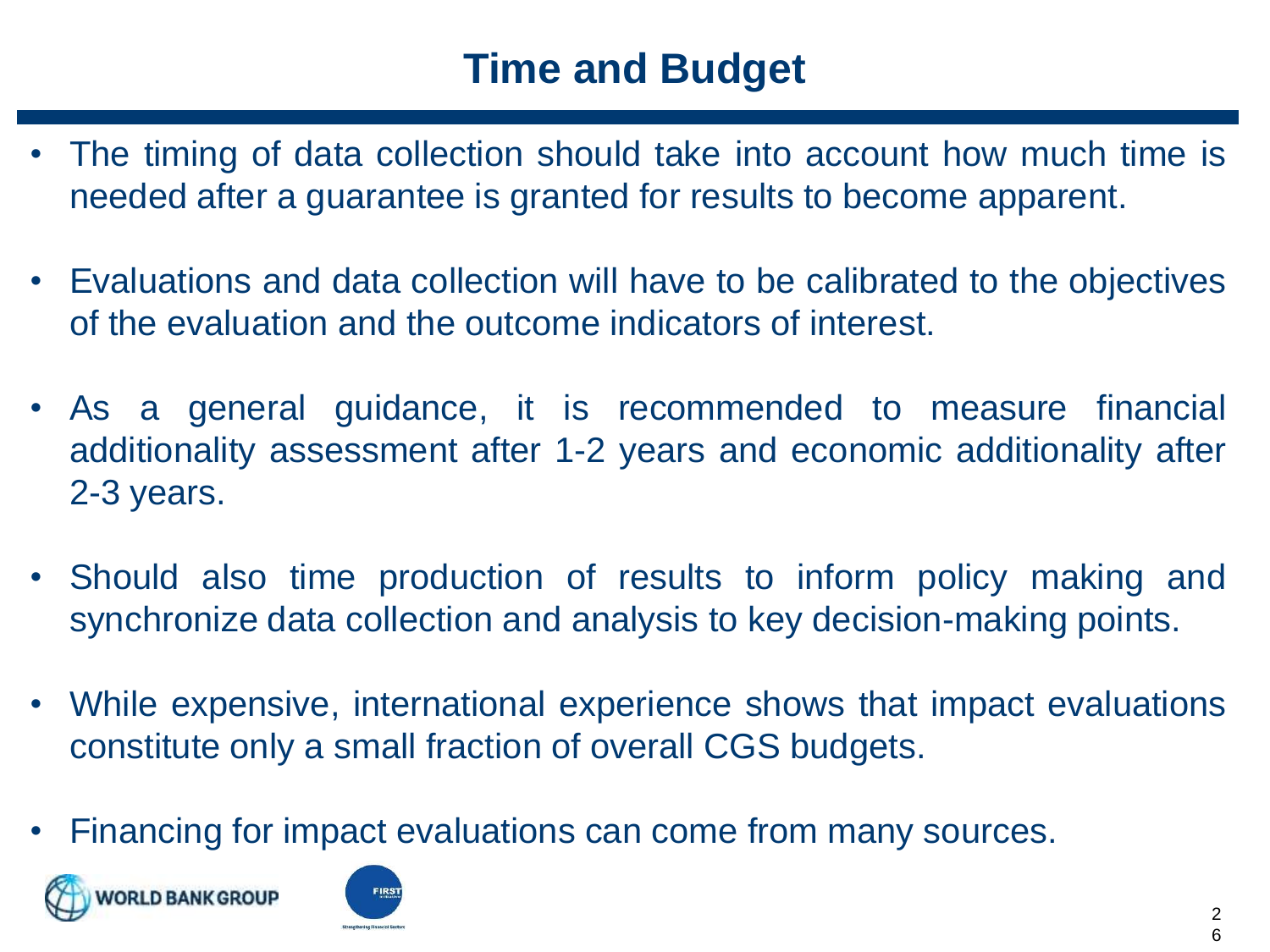- 1. Background.
- 2. Assessing the Impact of CGSs.
- 3. Implementing the Impact Evaluation of CGSs.
- **4. Conclusions and Next Steps.**

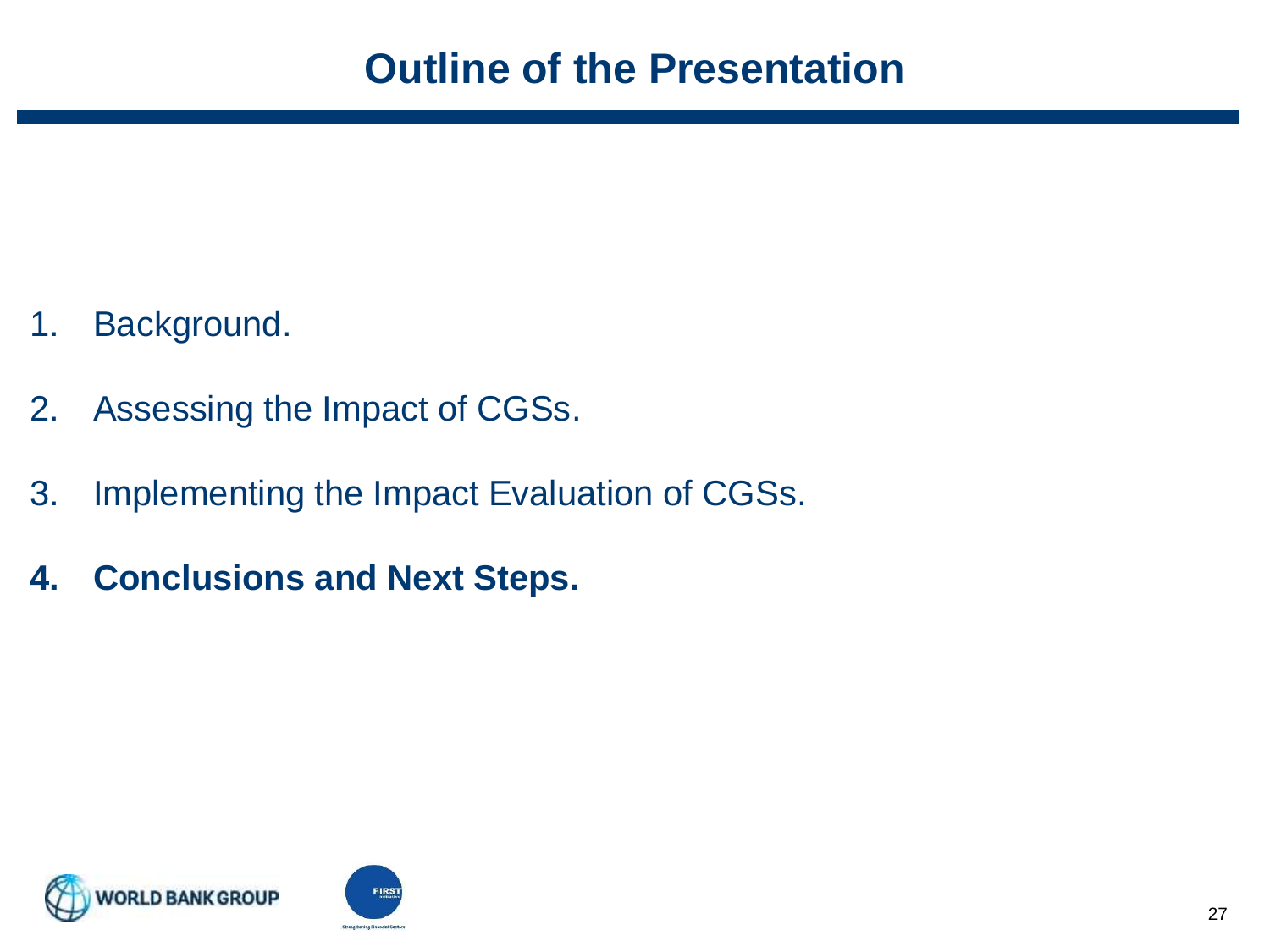#### **Next steps**

- Secretariat to finalize the draft Toolkit by end-June after peer review process.
- Draft Toolkit to be reviewed and approved by Task Force by end-July.
- Public consultation in August-September.
- Secretariat to incorporate all relevant comments by mid-October.
- Task Force to approve the final document by end-October.
- Dissemination in November.